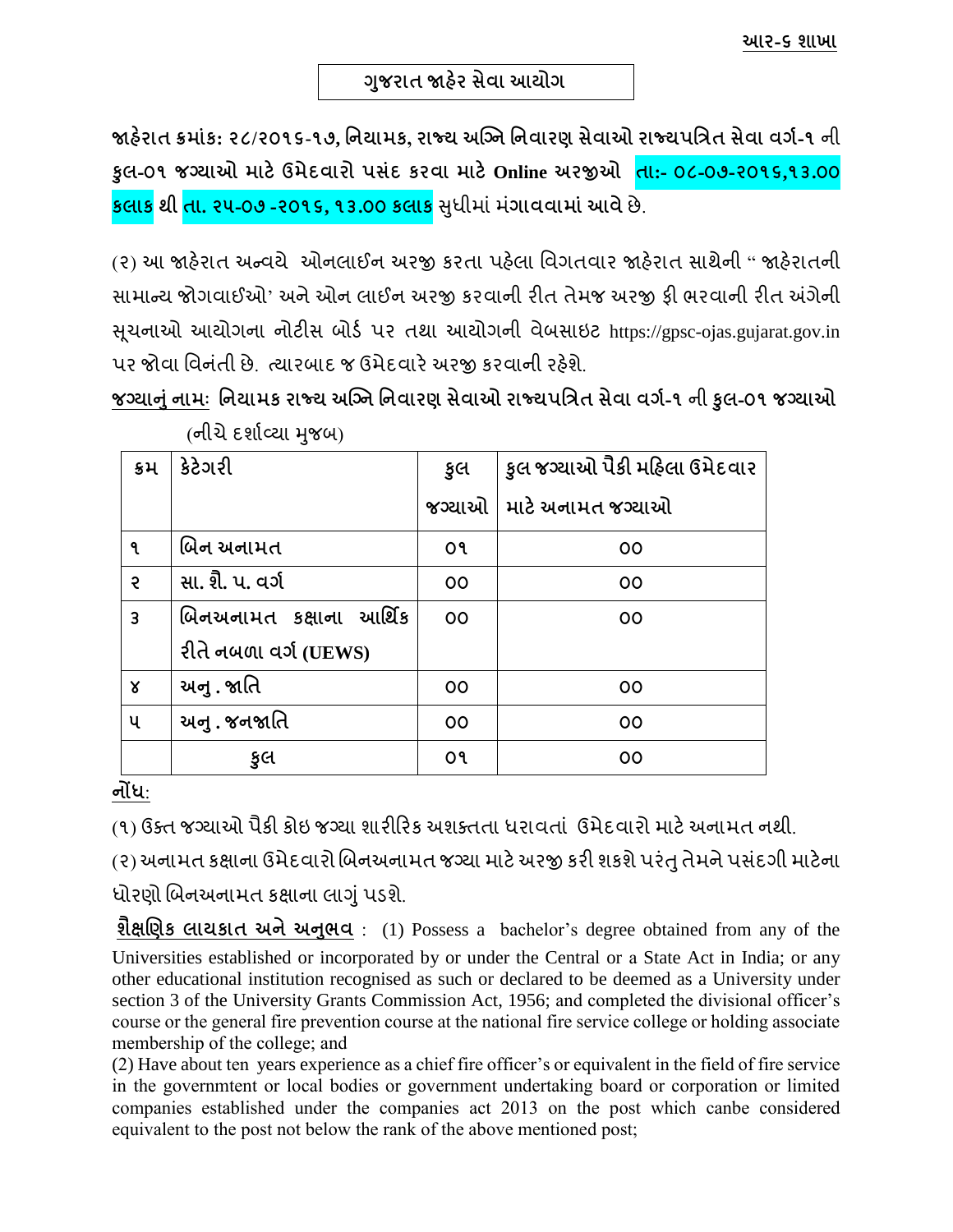(૩) Possess the physical and medical standardsc as mentioned in the Appendix A; **ખાસ નોધ**: સારીરીક રીતે લાયકાત નુ પ્રમાણપત્ર સરકારી હોસ્પિટલ માથી મેળવીને અરજી સાથે રજૂ કરવાનુ રેહશે. જે ઉમેદવાર રૂબરૂ મુલાકાત માટે પાત્ર થશે તેઓની શારિરીક તપાશની રૂબરૂ મુલાકાત પેહલા આયોગની કચેરી ખાતે સરકારી ડોકટર પાસે કરાવવામા આવશે.

#### Appendix -A *(See rules 3(d))*

Minimum physical standards for the post of Director, in the Gujarat Fire Prevention service class 1.

### **For Male candidates**

Note: Minimum expansion of chest when inflated shall not be less than 5 centimeter.

| Class               | Height      | Chest (Minimum <sup>*</sup> in centimeteres) |             | Weight    |
|---------------------|-------------|----------------------------------------------|-------------|-----------|
|                     |             | Deflated                                     | Inflated*   |           |
| Scheduled Tribes of | 160         | 81                                           | 86          | 50        |
| Gujarat             | centimeters | centimeters                                  | centimeters | Kilogram. |
| Origin.             |             |                                              |             |           |
|                     | 165         | 81                                           | 86          | 50        |
| Candidates(Except   | centimeters | centimeters                                  | centimeters | Kilogram. |
| Scheduled           |             |                                              |             |           |
| of<br><b>Tribes</b> |             |                                              |             |           |
| Gujarat             |             |                                              |             |           |
| Origin.)            |             |                                              |             |           |

(B) For Female candidates:

| Class                                                                 | Minimum Heights   | Minimum Weight |
|-----------------------------------------------------------------------|-------------------|----------------|
| Scheduled Tribes of Gujarat<br>Origin.                                | 154.5 centimeters | 46 kilogram.   |
| Candidates (Except<br>Scheduled<br>of<br>Tribes<br>Gujarat<br>Origin. | 157 centimeters   | 46 kilogram.   |

(C) Candidates having any of the following physical defects shall not be fit for the post namely:-

- (1) Knock Knee, (2) Pigeon Chest, (3 Squint Eye, (4) Flat Feet, (5) Varicose Veins, (6) Hammer Tees, (7) Fractured Limb, (8) Decayed Teeth, (9) Communicable or (10) Skin Disease.
- (D) The Medical officer shall, examine the candidate and issue the certificate of fitness taking into consideration the physical standards as mentioned above and also certify for the following matters, namely:- SHAPEI means
	- S Psychological

**HHearing** 

- A Appendage
- P Physical capacity for normal work
- E Eye sight
- I Meant fit in all respects to perform normal Professional functions under each one of the above mentioned heads.

(4) Possess the basic knowledge of Computer Application as prescribed in the Gujarat Civil Services Classificstion and Recruitment (General) Rules, 1967.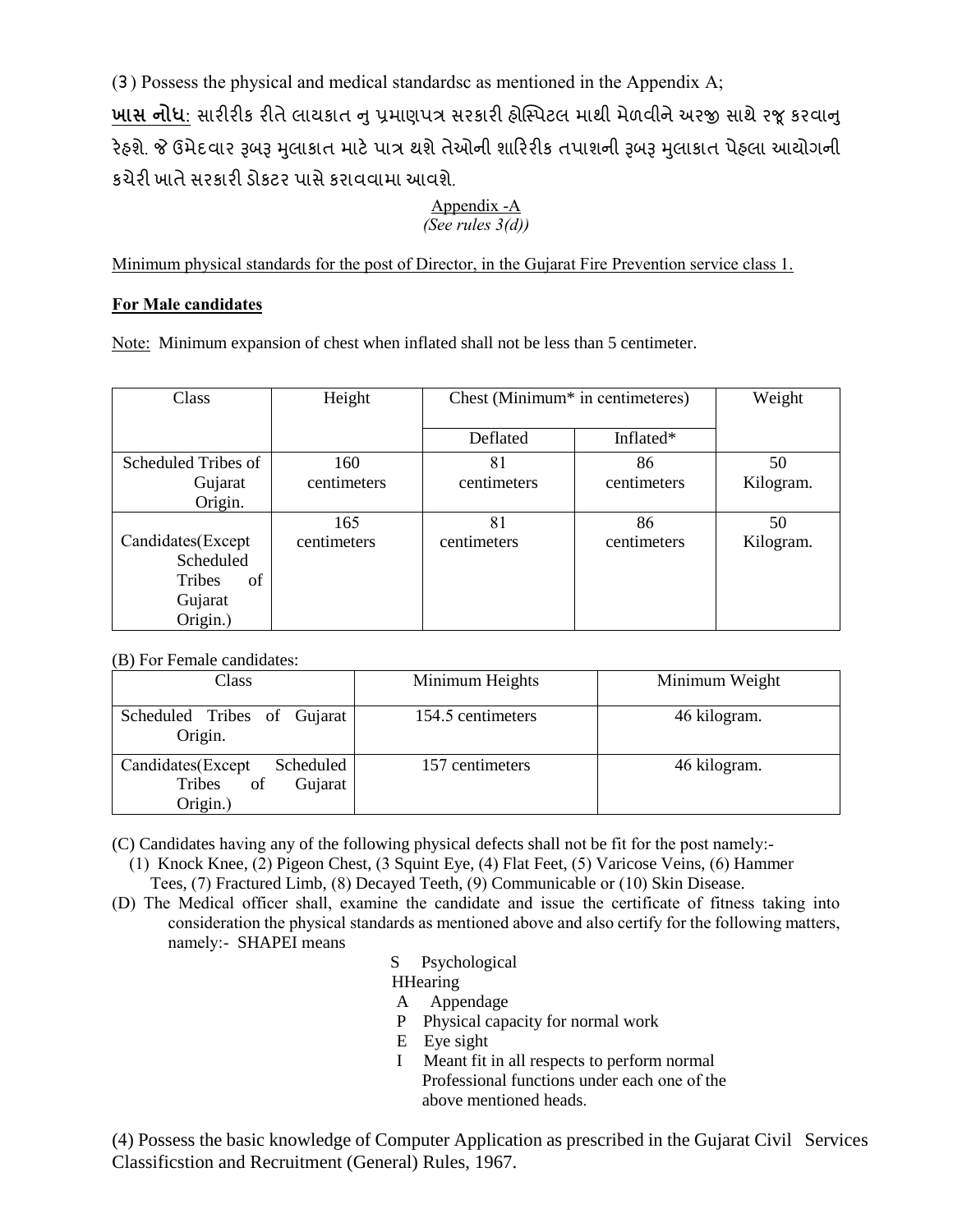(5) Possess adequate knowledge of Gujarati or Hindi or both.

**પગાર:-** રૂ. ૩૭૪૦૦ – ૬૭૦૦૦ ( ગ્રેર્ પે- રૂ. ૮૭૦૦ )

**ઉંમર**:- ૪૫ વર્ડથી વધુનહીં.

(૧) ઉંમર અરજી સ્વીકારવાની છેલ્લી તારીખના રોજ ગણવામાં આવશે.

- (૨) આ જગ્યા માટે ઉપલી વયમર્યાદા ૪૫ વર્ષની ઉંમર ઠરાવવામાં આવેલ છે. તેમાં નીચે દર્શાવ્યા મજબની છુટછાટ મળવાપાત્ર છે.
	- **૧. ગજુ રાત સરકારિા કમગચારીઓ કેજેઓ ગજુ રાત સરકારિી િોકરીમાાં કાયમી ધોરણેઅથવા હાંગામી ધોરણેસળાંગ છ માસથી કામગીરી િજાવતા હોય અિેતેઓિી પ્રથમ નિમણ ાંક જાહરે ાતમાિાં ી જનયામાાંદશાગવેલ વયમયાગદાિી અંદર થયેલ હોય તેવા કમગચારીઓ (૧) જાહરે ાતમાાંલાયકાત તરીકેઅનભુ વ માગાં ેલ હોય તો ઉપલી વયમયાગદા લાગુપડશેિહીં. (૨) જાહરે ાતમાાંઅનભુ વિે લાયકાત તરીકેમાગાં ેલ િ હોય પરાંતુઇજિેરી, તિીિી, ખેતી નવષયક, પશુબચહકત્સાિી પદવી કેહડપ્લોમાિી જનયા પર નિમણ ાંક પામેલ કમગચારીિેજાહરે ાતમાિાં ી આવી લાયકાત વાળી જનયા (Any such post) માટેઉપલી વય મયાગદા લાગુપડશેિહીં. (૩) જાહરે ાતમાાંદશાગવેલ જનયા માટે અનભુ વ એક લાયકાત તરીકે માગાં ેલ િ હોય ત્યારે જે સાંવાંગગમાાંથી િઢતી મળવાપાિ હોય તેમાાંફરજ િજાવતા કમગચારીિે, તેઓએ િજાવેલ સેવાિા સમય અથવા તો વધમુ ાાંવધુપાાંચ વષગિી છુટછાટ તેિેપૈકી જે ઓછુાંહોય તેમળશે**

નોંધ:

- (૧) જાહેરાતમાં દર્શાવેલ ૧ જગ્યા ધ્યાને લેતા આયોગ ના ધોરણો મુજબ જગ્યાના છ ગણા ઉમેદવારો રૂબરૂ મુલાકાત માટે બોલાવવાના થશે.
- (૨) જો છ ગણા કરતા વધુ ઉમેદવારો રૂબરૂ મુલાકાત માટે ઉપલબ્ધ થશે તોઆયોગ દ્વારા પ્રાથમિક કસોટી<br>ચોજવામા આવશે પાથમિક કસોટીનો અભ્યાસક્રમ આયોગની વેબસાઇટ યાભ્યાસક્રમ [https://gpsc.gujarat.gov.in](https://gpsc.gujarat.gov.in/) પર મુકવામા આવશે..
- (૩) જો આયોગ દ્વારા જગ્યાની સંખ્યા અને મળેલ અરજીઓની સંખ્યા ધ્યાને લેતા પ્રાથમિક કસોટી યોજવાનો પ્રસંગ ઉપસ્થિત થશે તો, પ્રાથમિક કસોટીના ગુણ ફક્ત રૂબરૂ મુલાકાત માટે ઉમેદવારોની સંખ્યા મર્યાદિત કરવાના હેતુ માટે જ ધ્યાનમાં લેવામાં આવશે. પ્રાથમિક કસોટીમાં મેળવેલ ગુણ આખરી પસંદગીના હેતુ માટે ધ્યાનમાં લેવામાં આવશે નહીં.
- (४) જો યુનિવર્સીટીએ માર્કશીટમાં ટકાવારી દર્શાવેલ ન હોય તો ઉમેદવારે ટકાવારી ગણવા માટેની કોર્મ્યુલા/ આધાર અરજી સાથે રજૂ કરવાના રહેશે.
- (૫) જો ઉમેદવાર વિદેશની યુનિવર્સીટીની પદવી મેળવેલ હશે તો તેવી પદવીની ભારતમાં માન્યતા / સમકક્ષતા ગણવા અંગે જરૂરી આધાર / પૂરાવા રજૂ કરવાના રહેશે.

**અરજી ફી:** -બબનઅન મત ઉમેદવ રોએ રૂ. ૧૦૦/- અરજી ફી ભરવ ની રહશે ે. મ ૂળ ગજુ ર તન અન મત કક્ષાના અને બિન અનામત કક્ષાના આર્થિક રીતે નબળા વર્ગના તથા શારીરિક અશક્તતા ધરાવતા ઉમેદવારોએ ફી ભરવાની નથી તથા અન્ય રાજયના અનામત વર્ગના ઉમેદવારોએ ફી ભરવાની રહેશે.

> (એસ. એસ. પટવર્ધન) સંયુકત સચિવ ગુજરાત જાહેર સેવા આયોગ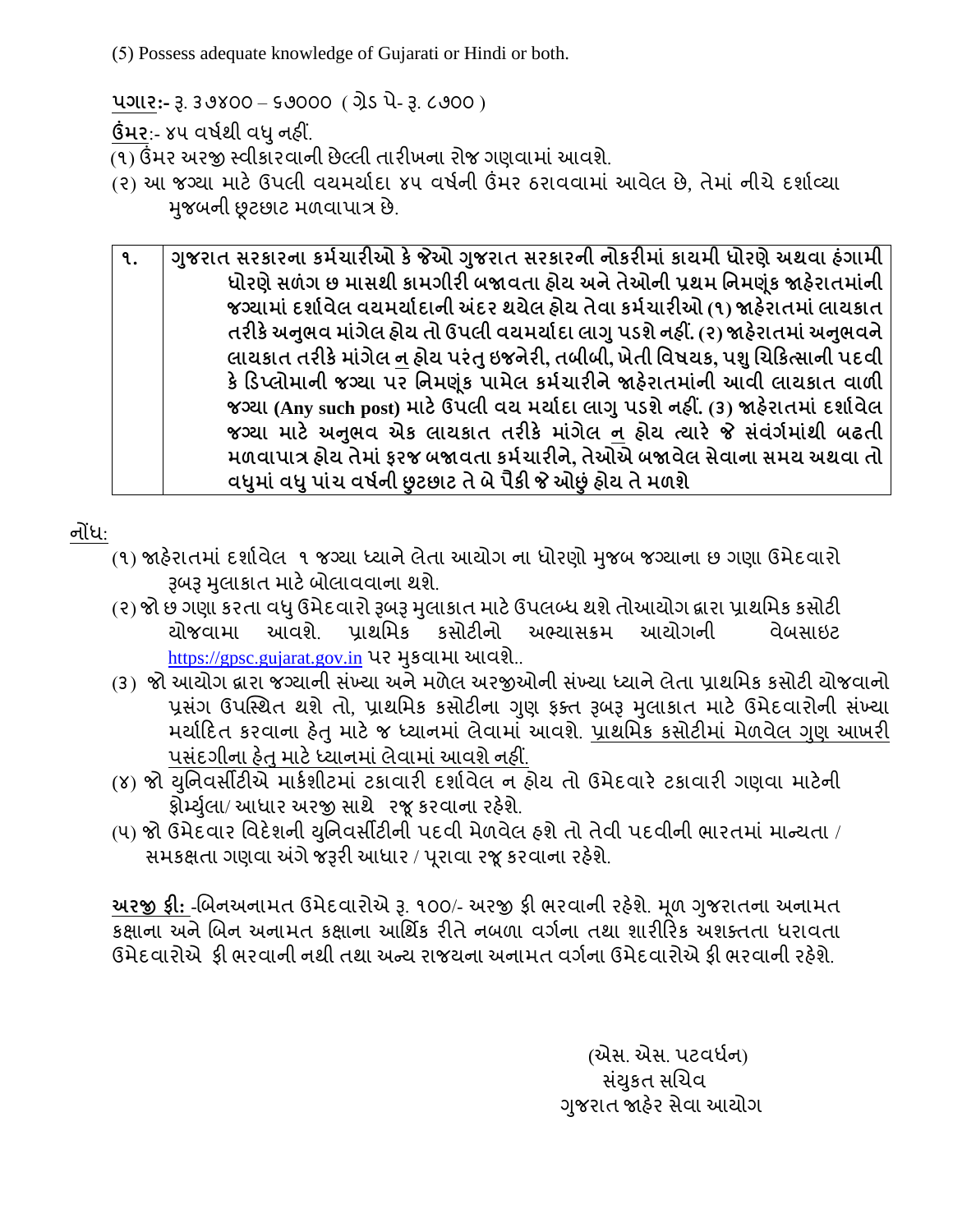### **GUJARAT PUBLIC SERVICE COMMISSION**

**On Line applications are invited for the posts of Director of the Gujarat State Fire prevention services, Class-1 (Advt. 28/2016-17) between date 08 /07/2016, 13.00 Hrs. to date 25 /07/2016, 13.00 Hrs.** 

#### **(2) Candidaes are instructed to visit Notice Board or the Web site of Commission** [https://gpsc](https://gpsc-ojas.gujarat.gov.in/)[ojas.gujarat.gov.in](https://gpsc-ojas.gujarat.gov.in/) **for all provisions of advertisement, General Instructions, and the method of on line application.**

| No.            | Category                                                   | <b>Total vacancy</b> | Out of total Post reserved for |
|----------------|------------------------------------------------------------|----------------------|--------------------------------|
|                |                                                            |                      | Women                          |
|                | <b>GENERAL</b>                                             | $\boldsymbol{0}$     | 00                             |
| $\overline{2}$ | Economically<br><b>Unreserved</b><br><b>Weaker Section</b> | 00                   | 00                             |
| 3              | <b>S.E.B.C.</b>                                            | $\boldsymbol{00}$    | 00                             |
| 4              | S.C.                                                       | 00                   | 00                             |
| 5              | <b>S.T.</b>                                                | 00                   | 00                             |
|                | <b>Total</b>                                               |                      | $\boldsymbol{00}$              |

**Total No. of vacancy**: - 01 **(As Under) –**

### **Note:-**

- (1) Out of above mentioned posts no post is reserved for Physically **Disabled** Candidates.
- (2) The candidates belonging to reserved category can apply against vacancies for Unreserved Category but the criteria will be applicable as per Unreserved Category.

**Educational Qualification & Experience:** -: :: (1) Possess a bachelor's degree obtained from any of the Universities established or incorporated by or under the Central or a State Act in India; or any other educational institution recognised as such or declared to be deemed as a University under section 3 of the University Grants Commission Act, 1956; and completed the divisional officer's course or the general fire prevention course at the national fire service college or holding associate membership of the college; and

(2) Have about ten years experience as a chief fire officer's or equivalent in the field of fire service in the governmtent or local bodies or government undertaking board or corporation or limited companies established under the companies act 2013 on the post which canbe considered equivalent to the post not below the rank of the above mentioned post;

(૩) Possess the physical and medical standardsc as mentioned in the Appendix A;

Note: The candidate should be informed to submit the application along with the physical fitness certificate obtained from the government hospital. The physical test of the candidate who is eligible for the interview shall be conducted by the government doctors before the interview in the office of the commission.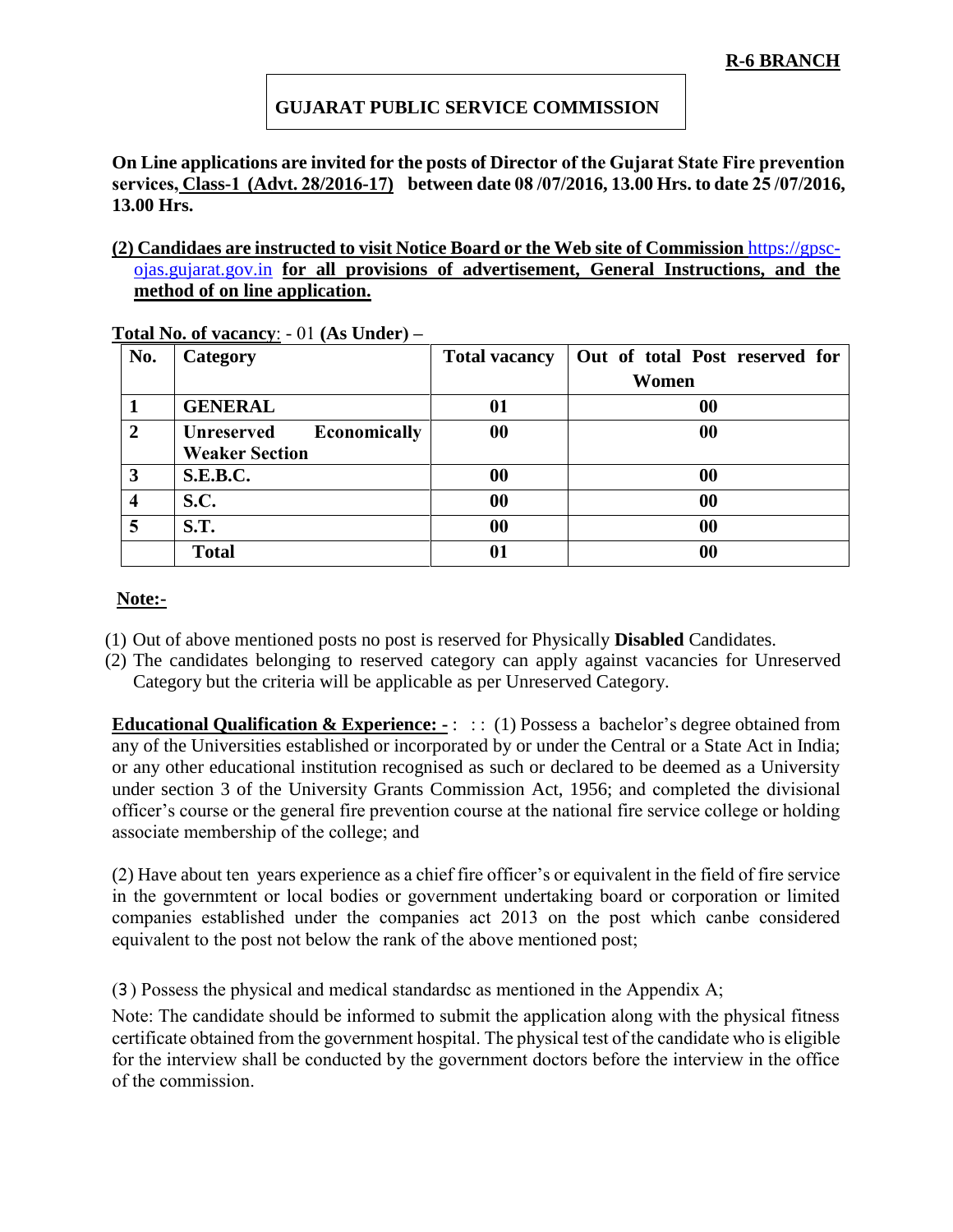# Appendix 'A'

### *(See rules 3(d))*

Minimum physical standards for the post of Director, in the Gujarat Fire Prevention service class 1.

### **For Male candidates**

Note: Minimum expansion of chest when inflated shall not be less than 5 centimeter.

| Class               | Height      | Chest (Minimum <sup>*</sup> in centimeteres) |             | Weight    |
|---------------------|-------------|----------------------------------------------|-------------|-----------|
|                     |             | Deflated                                     | Inflated*   |           |
| Scheduled Tribes of | 160         | 81                                           | 86          | 50        |
| Gujarat             | centimeters | centimeters                                  | centimeters | Kilogram. |
| Origin.             |             |                                              |             |           |
|                     | 165         | 81                                           | 86          | 50        |
| Candidates(Except   | centimeters | centimeters                                  | centimeters | Kilogram. |
| Scheduled           |             |                                              |             |           |
| of<br><b>Tribes</b> |             |                                              |             |           |
| Gujarat             |             |                                              |             |           |
| Origin.)            |             |                                              |             |           |

(B) For Female candidates:

| Class                                                                  | Minimum Heights   | Minimum Weight |
|------------------------------------------------------------------------|-------------------|----------------|
| Scheduled Tribes of Gujarat<br>Origin.                                 | 154.5 centimeters | 46 kilogram.   |
| Candidates (Except<br>Scheduled<br>of<br>Gujarat<br>Tribes<br>Origin.) | 157 centimeters   | 46 kilogram.   |

(C) Candidates having any of the following physical defects shall not be fit for the post namely:-

- (1) Knock Knee, (2) Pigeon Chest, (3 Squint Eye, (4) Flat Feet, (5) Varicose Veins, (6) Hammer Tees, (7) Fractured Limb, (8) Decayed Teeth, (9) Communicable or (10) Skin Disease.
- (D) The Medical officer shall, examine the candidate and issue the certificate of fitness taking into consideration the physical standards as mentioned above and also certify for the following matters, namely:- SHAPEI means
	- S Psychological
	- **HHearing**
	- A Appendage
	- P Physical capacity for normal work
	- E Eye sight
	- I Meant fit in all respects to perform normal Professional functions under each one of the above mentioned heads.

(4) Possess the basic knowledge of Computer Application as prescribed in the Gujarat Civil Services Classificstion and Recruitment (General) Rules, 1967.

(5) Possess adequate knowledge of Gujarati or Hindi or both.

**PAY: - Rs. 374**00-67000 (Grade **pay**- **Rs**. 8700)

 **AGE:-**Not more than **45** years. Age will be calculated as on the last date of the receipt of application.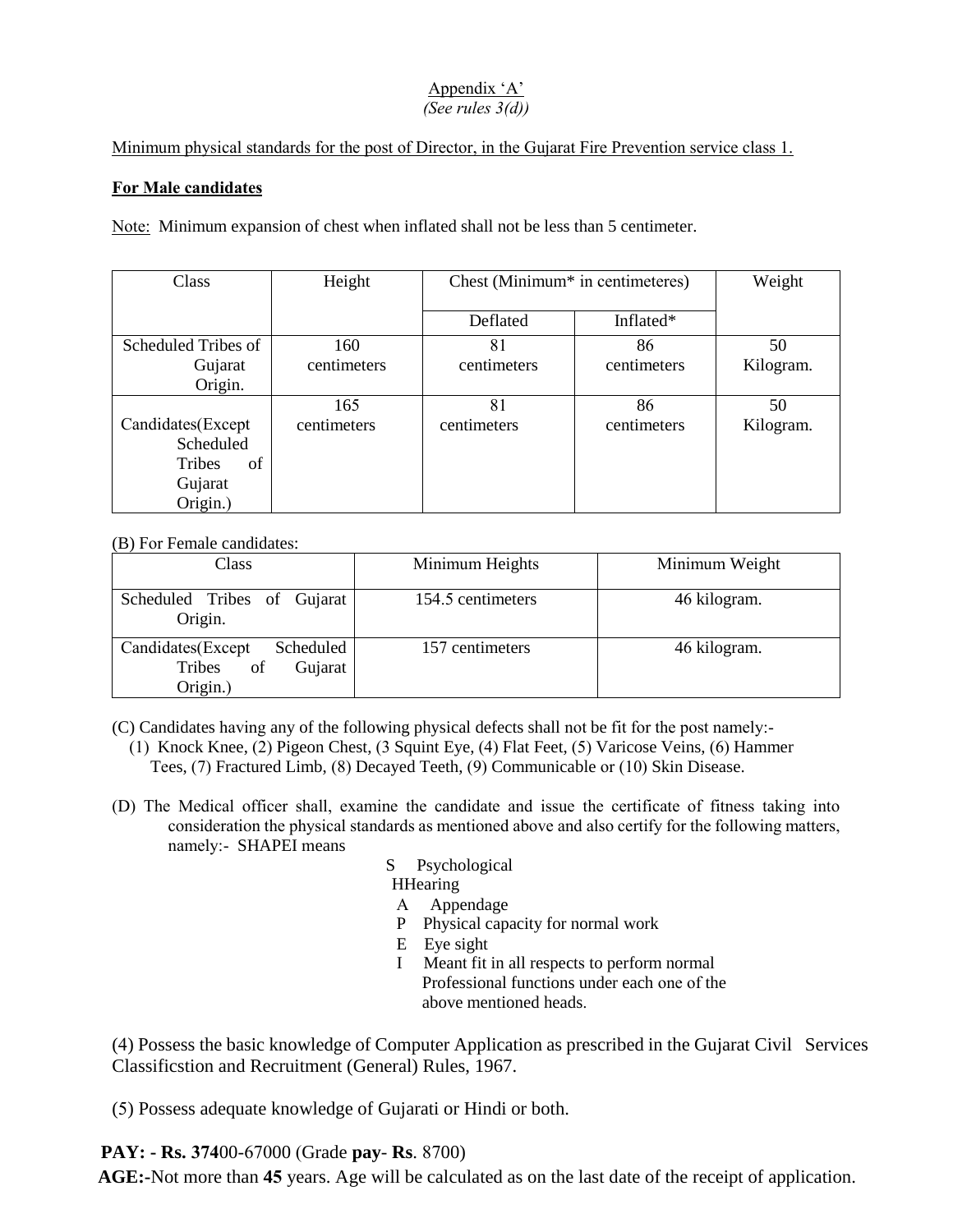### **Upper Age limit shall be relaxed as under:**

| A candidate who is already in Gujarat Govt. service, either | (i) If experience is prescribed as one of |
|-------------------------------------------------------------|-------------------------------------------|
| as a permanent or a Temporary officiating continuously for  | the qualifications, the upper age limit   |
| six months and had not crossed age limit prescribed for the | shall not apply.                          |
| advertised post at the time of his first appointment.       | (ii) If experience is not prescribed as   |
|                                                             | one of the qualifications and a Govt.     |
|                                                             | servant appointed to a post requiring     |
|                                                             | a Medical, Engineering, Veterinary or     |
|                                                             | Agriculture degree or diploma and         |
|                                                             | who applied for any such post, the        |
|                                                             | upper age limit shall not apply.          |
|                                                             | (iii) If experience is not prescribed as  |
|                                                             | one of the qualifications in the          |
|                                                             | advertisement, Govt. servant who are      |
|                                                             | working on the post from which an         |
|                                                             | employee can be promoted to the post      |
|                                                             | so advertised, be entitled to relaxation  |
|                                                             | of 5 years, or to the extent of equal     |
|                                                             | number of years for which service has     |
|                                                             | been put in by him, which is less.        |

### **Note**:

.

- (1) As there is a vacancy of 1 post the number of candidates to be called for an interview test shallbe about six times as per norms fixed by the commission.
- (2) If the number of the candidates available for interview test is more than six times then Preliminary Test will be held. For Syllabus of Preliminary Test please refer commission's Web site **http://gpsc.gujarat.gov.in**
- (3) If the Commission decides to conduct the Preliminary Test considering the number of post and application received, the marks obtained by the candidate in the Preliminary Test shall be considered for shortlisting the candidates to be called for interview and such marks shall not be considered for final selection.
- (4) The candidates should produce formula/method of calculation of percentage where percentage of marks is not given by the University.
- (5) The candidates having qualification from foreign Uni. Should produce necessary documents /proof regarding the recognition/equivalence of their degree.

 **Application fee:** Candidates of General Category have to pay Rs.100/- as Application fee. While candidates of Reserved Category and economically weaker section of unreserved category of Gujarat State, & candidates who is physically disable have not to pay application fee. While candidates of Reserved Category of Other States have to pay application fee.

> (S. S. Patvardhan) Joint Secretary Gujarat Public Service Commission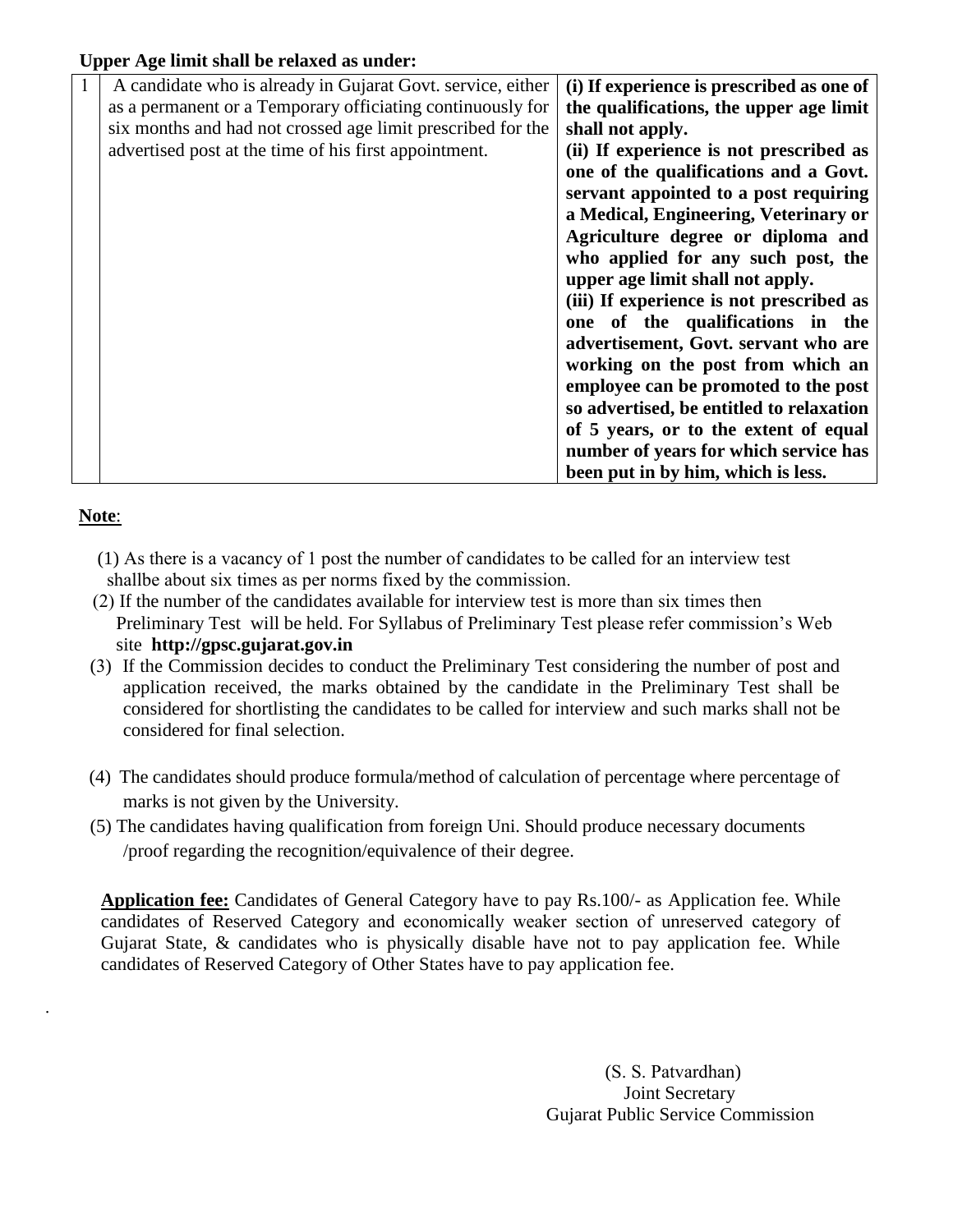**૧. િાગહરકત્વ:-**

ઉમેદવાર, (ક) ભારતનો નાગરિક અથવા (ખ) નેપાળનો પ્રજાજન અથવા (ગ) ભૂતાનનો પ્રજાજન અથવા **(ઘ) નતિેટ િો નિવાગનસત જે ભારતમાાંકાયમી વસવાટ કરવાિા ઇરાદાથી ૧લી જાન્યઆુ રી,૧૯૬૨ પહલે ાાં ભારતમાાં આવેલા હોવા જોઇએ ,અથવા (ચ) મ ળ ભારતીય વ્યગ્તત કે જે ભારતમાાં કાયમી વસવાટ** કરવાના ઇરાદાથી પાકિસ્તાન, પૂર્વ પાકિસ્તાન,(બાંગ્લાદેશ) બર્મા (મ્યાનમાર),શ્રીલંકા, કેન્યા, યુગાન્ડા, **જેવા પ વગઆહિકાિા દેશો, સયાં તુત પ્રજાસત્તાક ટાાંઝાિીયા, ઝાાંિીયા, મલાવી, ઝૈર, ઇથોપીયા, અથવા** વિચેટનામથી સ્થળાંતર કરીને આવેલ હોવા જોઇએ. પરંતુ પેટા ક્રમાંક (ખ),(ગ),(ધ),અને (ચ)માં આવતા **ઉમેદવારોિા હકસ્સામાાંસરકારેપાિતા પ્રમાણપિ આપેલ હોવાંુજોઇએ.** 

**િોંધ:- જે ઉમેદવારિા હકસ્સામાાં પાિતા પ્રમાણપિ જરૂરી હોય તેવા ઉમેદવારનાંુઅરજીપિક આયોગ નવચારણામાાં લેશ. ેઅિેજો નિમણ ક માટેતેમિા િામિી ભલામણ કરવામાાં આવશેતો રાજ્ય સરકાર તેમિા હકસ્સામાાંપાિતા પ્રમાણપિ આપવાિી શરતેકામચલાઉ નિમણ ક આપશ. ે**

**ર. ભરેલા અરજીપિક:-**

- **ઓિલાઇિ જાહરે ાત માટેિા ભરેલા અરજીપિક ઉમેદવારેઓિ લાઈિ જાહરે ાતિી અરજી કરવાિી રીત ક્રમાાંક: ૧૫ અિે૧૬મા સચુ વેલ (ઉમેદવારીિેસાંિનધત) પ્રમાણપિો/અિેલાગુપડતા આધાર પરુાવાિી પ્રમાબણત કરેલ િકલો ક્રમાનાં સુ ાર અચકુ જોડીિે જાહરે ાતમાાંદશાગવેલ નવગત મજુ િ સપાં ણુ ગઅરજીપિક નિધાગરીત તારીખિી સમય મયાગદામા આયોગમાાં જમા કરાવવાિા રહશે . ે જો તેપૈકી કોઈપણ**
- **પ્રમાણપિ કેઆધાર પરુાવા જોડવામા આવેલ િહીં હોયતો અરજી અધરુી ગણી રદ કરાશે ખાસ અગત્યિી સચુ િા :- સપાં ણુ ગઅરજીપિક નિધાગરીત તારીખિી સમય મયાગદામા આયોગમાાંજમા થઈ ગયા િાદ િહીં જોડેલ ખટુતા પ્રમાણપિ મોકલવામા આવશેકેતેગ્સ્વકારવા િાિતે કોઈપણ રજુઆત કેપિ વ્યવહાર કરવામા આવશેતો આયોગ દ્વારા નવચારણામા લેવાશેિહીં**

**અરજી ફી:**

- **(૧) સામાન્ય કેટેગરીિા ઉમેદવારેભરવાિી ફી રૂ.૧૦૦/- + પૉસ્ટલ સનવિસ ચાર્જ**
- **(૨) મ ળ ગજુ રાતિા અિામત કક્ષાિા ઉમેદવારોએ અરજી ફી ભરવાિી રહતે ી િથી.**
- **(૩) મ ળ ગજુ રાતિા બિિઅિામત વગગિા આનથિક રીતેિિળા વગગિા અિામત કક્ષાિા ઉમેદવારોએ અરજી ફી ભરવાિી રહતે ી િથી.**
- **(૩) શારીહરક રીતેઅશતત ઉમેદવારેફી ભરવાિી િથી.**
- **૩. ઓિલાઇિ જાહરે ાત માટેિીચેિી જોગવાઇ લાગુપડશે.**
- **(1) જો એક કરતાાં વધુજાહરે ાત માટેઅરજી કરવાિી હોય તો દરેક જાહરે ાત માટેઅલગ અલગ અરજી કરવાિી રહશે ેઅિેપ્રત્યેક અરજી સાથેફી ભરવાિી રહશે ે.**
- **(2) અિામત કક્ષાિા ઉમેદવારો જો બિિઅિામત જનયા માટેઅરજી કરેતો અરજી ફી ભરવાિી રહશે ેિહી.**
- **(3) અરજી ફી વગરિી અબિમ િકલ નવચારણામાાંલેવામાાંઆવશેિહી.**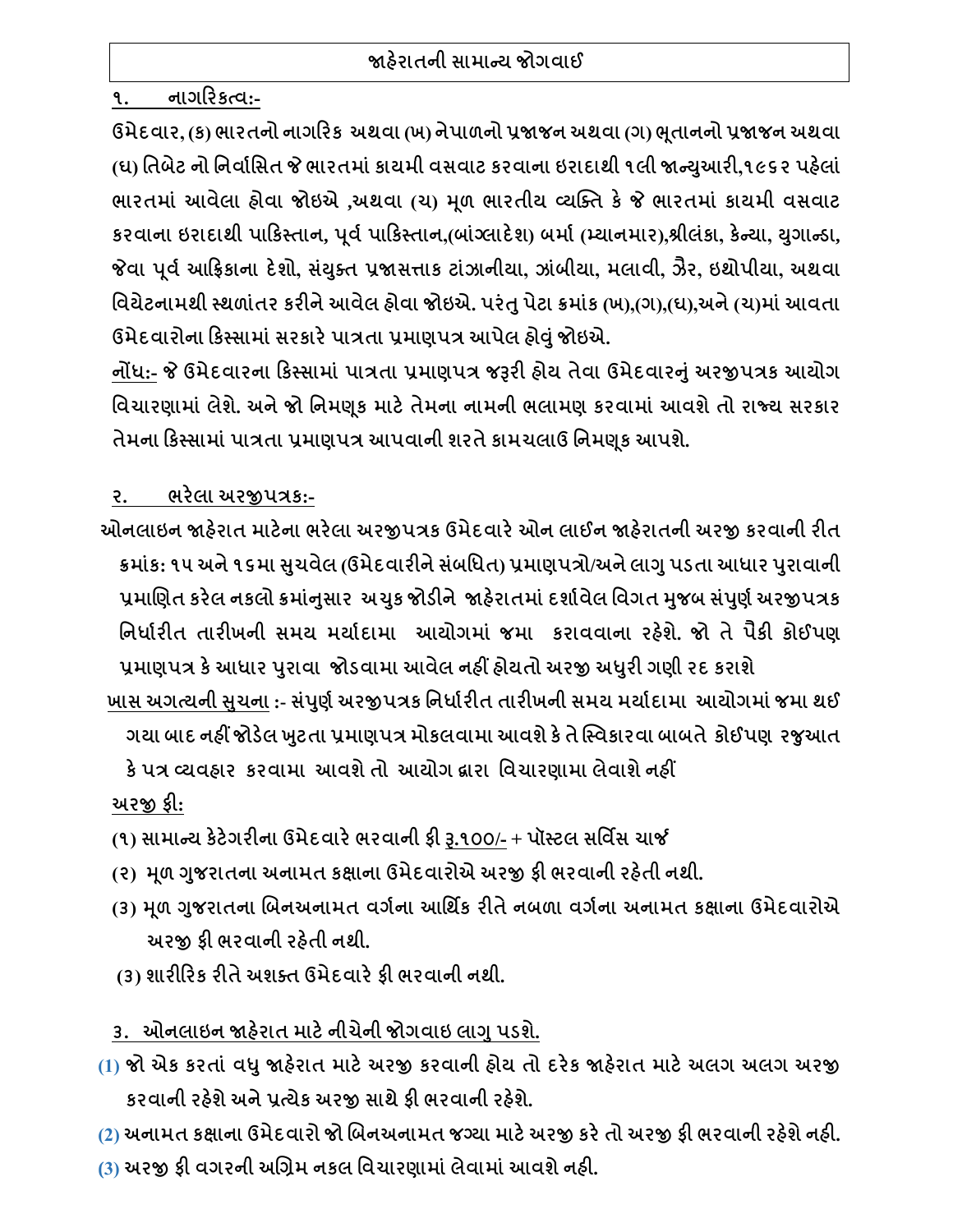- **(4) અિામત કક્ષાિા ઉમેદવારો માટેજાહરે ાતમાાંઅિામત જનયાઓ દશાગવેલ િ હોય ત્યાાંઆવા ઉમેદવારો બિિઅિામત જનયા માટેઅરજી કરી શકશેઅિેતેિેબિિઅિામત ધોરણો લાગુપડશે.**
- **(5) જાહરે ાતમાાં મહહલા ઉમેદવારો માટે જનયાઓ અિામત િ હોય તો પણ જે તેકેટેગરીમાાં મહહલા ઉમેદવારો અરજી કરી શકેછે.**
- **(6) જાહરે ાતમાાંજે તેકેટેગરીમાાંકુલ જનયાઓ પૈકી મહહલા ઉમેદવારો માટેઅમકુ જનયાઓ અિામત હોય ત્યારેમહહલા ઉમેદવારોિી અિામત જનયાઓ નસવાયિી િાકી રહતે ી જનયાઓ ફતત પરુુષ ઉમેદવારો માટેઅિામત છેતેમ ગણવાનાંુિથી,આ જનયાઓ પર પરુુષ તેમજ મહહલા ઉમેદવારોિી પસાંદગી માટે નવચારણા થઇ શકેછે, પરુુષ તેમજ મહહલા ઉમેદવારો અરજી કરી શકેછે. (દા.ત. કુલ ૧૦ જનયાઓ પૈકી ૦૩ જનયા મહહલા ઉમેદવાર માટેઅિામત છેપરાંતુિાકી રહતે ી ૦૭ જનયા સામેમહહલા ઉમેદવાર પણ પસાંદગી પામી શકેછે.)**
	- **(7) જાહરે ાતમાાં માિ મહહલા ઉમેદવારો માટેજનયાઓ અિામત હોય તો પણ જે તેકેટેગરીમાાં પરુુષ ઉમેદવાર અરજી કરી શકેછેકેમ કેમહહલા ઉમેદવાર ઉપલબ્ધ િ થાય તો આ જનયાઓ પર પસાંદગી માટેપરુુષ ઉમેદવારોિી નવચારણા થઇ શકેછે. પરાંતુજે જનયાઓ મહહલા ઉમેદવારો માટેજ અિામત હોય અિેતેજનયા ઉપર મહહલા ઉમેદવારો પરુેપરુા પસાંદગી પામે/જેટલી સાંખ્યામાાંપસાંદગી પામેતો તેમિેજ પ્રથમ નવચારણામાાં લેવાિા થશેઅિેકોઇ મહહલા ઉમેદવાર પસાંદ િ થાય કેઓછા મહહલા ઉમેદવાર પસાંદ થાય તો તેટલા પ્રમાણમાાં પરુુષ ઉમેદવારોિેધ્યાિમાાં લેવામાાં આવશે..(દા.ત.કુલ ૧૦ જનયા મહહલા ઉમેદવાર માટેઅિામત છેઅિે૦૮ મહહલા ઉમેદવાર પસાંદ થાય છેતો ૦૨ પરુુષ ઉમેદવારો પસાંદગી પામી શકેછે.)**

## **૪. જન્મ તારીખ:**

(૧) આયોગ જન્મ તારીખ ના પુરાવા માટે એસ. એસ. સી બોર્ડ દ્રારા અપાયેલ એસ. એસ. સી. ઇ. **પ્રમાણપિ જ માન્ય રાખેલ છે. પરાંતુઆ પ્રમાણપિમાાં દશાગવેલ જન્મતારીખ ખોટી હોવાનાંુઉમેદવાર માિેતો સક્ષમ અનધકારીએ આપેલ વય અિેઅનધવાસિા પ્રમાણપિિી પ્રમાબણત િકલ મોકલવાિી રહશે ે. આ પ્રમાણપિમાાંઅનધકૃત અનધકારીએ સ્પષ્ટપણેજણાવેલ હોવાંુજોઇએ કેતેઓએ એસ. એસ. સી. કેતેિી પરીક્ષાનાંુમ ળ પ્રમાણપિ તપાસેલ છેઅિેપોતાિી સમક્ષ રજ કરવામાાં આવેલ પરુાવાઓિે આધારે ઉમેદવારિી સાચી જન્મતારીખ ............ છે. જે એસ. એસ. સી. કે તેિી સમકક્ષ પરીક્ષાિા પ્રમાણપિમાાં દશાગવેલ જન્મતારીખ કરતાાં જુદી છેતથા માિવાિેપરુતાંુકારણ છે. ઉમેદવારેરજુકરેલ વય અિેઅનધવાસનાંુપ્રમાણપિ તેિી નવશ્વાસહતાગ(credibility)િા આધારે સ્વીકાર કે અસ્વીકારિો નિણગય આયોગ દ્વારા લેવામાાંઆવશે.**

 **(૨) ઉમેદવારેઅરજી પિકમાાંદશાગવેલ જન્મ તારીખમાાંપાછળથી કોઇપણ કારણસર ફેરફાર થઈ શકશે િહી.**

## **૫. શૈક્ષબણક લાયકાત:-**

**(૧) ઉમેદવાર જાહરે ાતમાાં દશાગવેલ શૈક્ષબણક લાયકાત અરજી સ્વીકારવાિી છેલ્લી તારીખિા રોજ ધરાવતા હોવા જોઇએ.**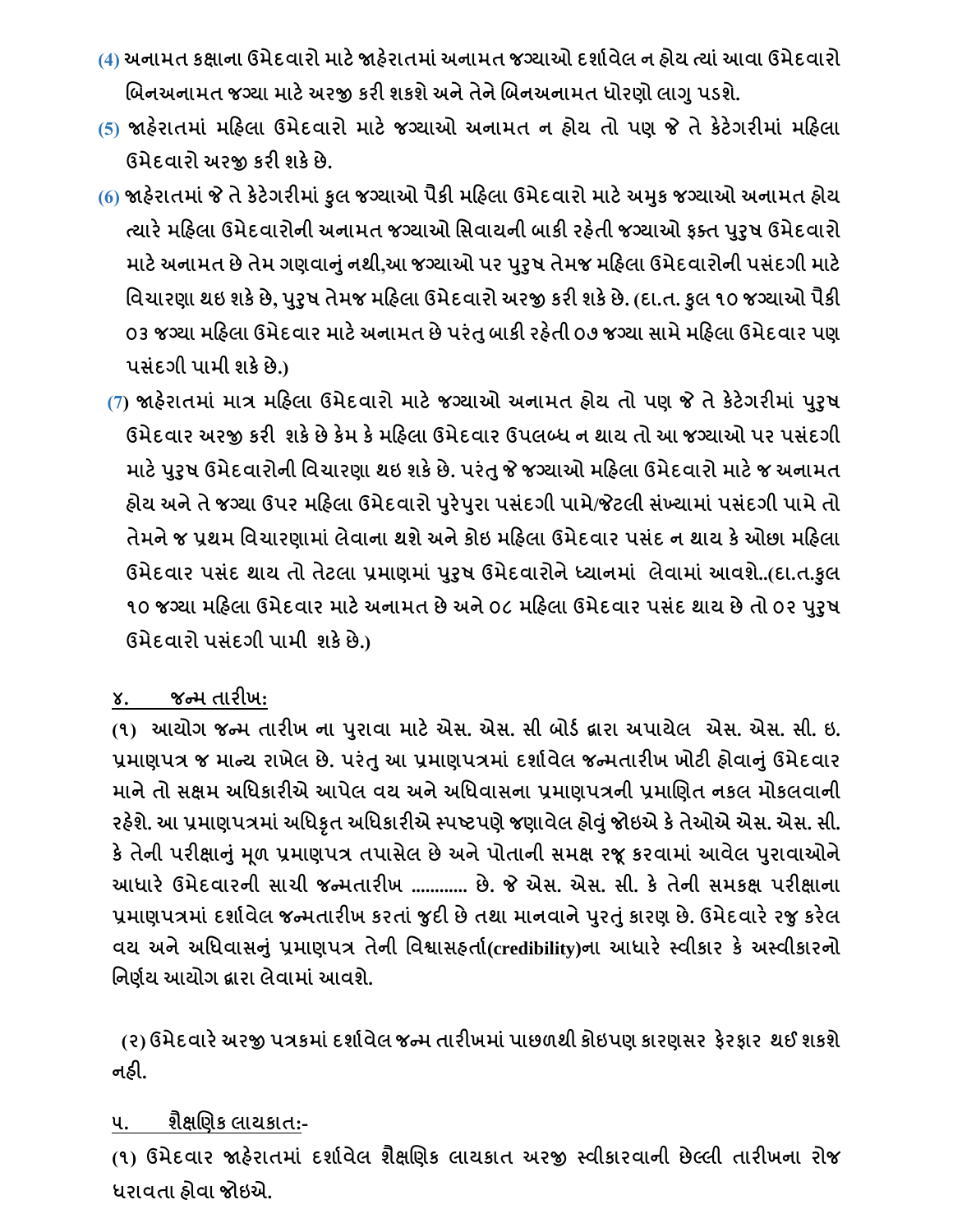**(૨) ઉમેદવારેશૈક્ષબણક લાયકાત માન્ય યનુિવનસિટી/સાંસ્થામાથી મેળવેલ હોવી જોઇએ.**

**(૩) ઉમેદવારેઅરજી સાથેમાન્ય યનુિવનસિટી/સાંસ્થાિા ગણુ પિક (િધા જ વષો/સેમેસ્ટર)અિેપદવી પ્રમાણપિોિી સ્વયાં પ્રમાબણત િકલ રજુ કરવાિી રહશે ે. શાળા/કોલેજિા આચાયગ દ્વારા અપાયેલ પ્રમાણપિ માન્ય ગણવામાાંઆવશેિહી.**

**(૪) શૈક્ષબણક લાયકાત કામચલાઉ ધોરણેમાન્ય રાખવી તેવો ઉમેદવાર િો હક્ક દાવો સ્વીકારવામાાં આવશેિહી.**

**(૫) જાહરે ાતમાાંદશાગવેલ લાયકાતિી સમકક્ષ લાયકાત ઉમેદવાર ધરાવેછેતેવો તેમિો હક્ક દાવો હોય તો આવા ઉમેદવારેસમકક્ષતા પ્રસ્થાનપત કરતા આદેશો/અનધકૃતતાિી નવગતો આપવાિી રહશે ે.**

**૬. અનભુ વ :-**

**(૧) માગાં ેલ અનભુ વ, અરજી સ્વીકારવાિી છેલ્લી તારીખિા રોજ ગણવામાાંઆવશે.** 

**(૨) (અ) જાહરે ાતમાાંઅન્યથા જોગવાઇ કરવામાાંિ આવી હોય તો જરૂરી લાયકાતો મેળવવામાાંઆવેતે તારીખથી, (િ) અરજી સ્વીકારવાિી છેલ્લી તારીખિા સાંદભગમાાંઅનભુ વ ગણવામાાંઆવશે.** 

**(૩) ઉમેદવારેઅરજીમાાંજે અનભુ વ દશાગવેલ હોય તેિા સમથગિમાાંઅનભુ વિો સમયગાળો (હદવસ, માસ, વષગ), મ ળ પગાર અિેકુલ પગારિી નવગતો તથા િજાવેલ ફરજોિો પ્રકાર/મેળવેલ અનભુ વિી નવગતો સાથેનાંુપ્રમાણપિ રજુકરવાનાંુરહશે ે. આવ ાંુપ્રમાણપિ સાંસ્થાિા લેટરપેડ પર સક્ષમ સત્તાનધકારીિી સહી અિેતારીખ સાથેનાંુરજુકરવાનાંુરહશે .ે**

**(૪) ઉમેદવારે રજુ કરેલ અનભુ વિા પ્રમાણપિમાાં પાછળથી કોઇ ફેરફાર કરવાિી નવિાંતી માન્ય રાખવામાાંઆવશેિહીં.અરજી કયાગ પછી અનભુ વિા િવા પ્રમાણપિો ગ્સ્વકારવામાાંઆવશેિહી.**

**(૫) અંશકાલીિ, રોજજિંદા વેતિદાર, એપ્રેન્ટીસશીપ, તાલીમી, માિદવેતિ, આમાંનિત ફૅકલ્ટી તરીકે ઉમેદવારેમેળવેલ અનભુ વ માન્ય અનભુ વ તરીકેગણિીમાાંલેવામાાંઆવશેિહીં.**

**૭ અનસુ બ ચત જાનત, અનસુ બ ચત જિજાનત, સામાજજક અિેશૈક્ષબણક રીતેપછાત વગગ, તેમજ બિિ અિામત વગગિા આનથિક રીતેિિળા વગો:-**

**(૧) મ ળ અનસુ બ ચત જાનત, અનસુ બ ચત જિજાનત, સામાજજક અિેશૈક્ષબણક રીતેપછાત વગગ તેમજ ગજુ રાતિા બિિઅિામત વગગિા આનથિક રીતેિિળા વગગ િા ઉમેદવારોિેજ અિામત વગગિા ઉમેદવાર તરીકેલાભ મળશે.**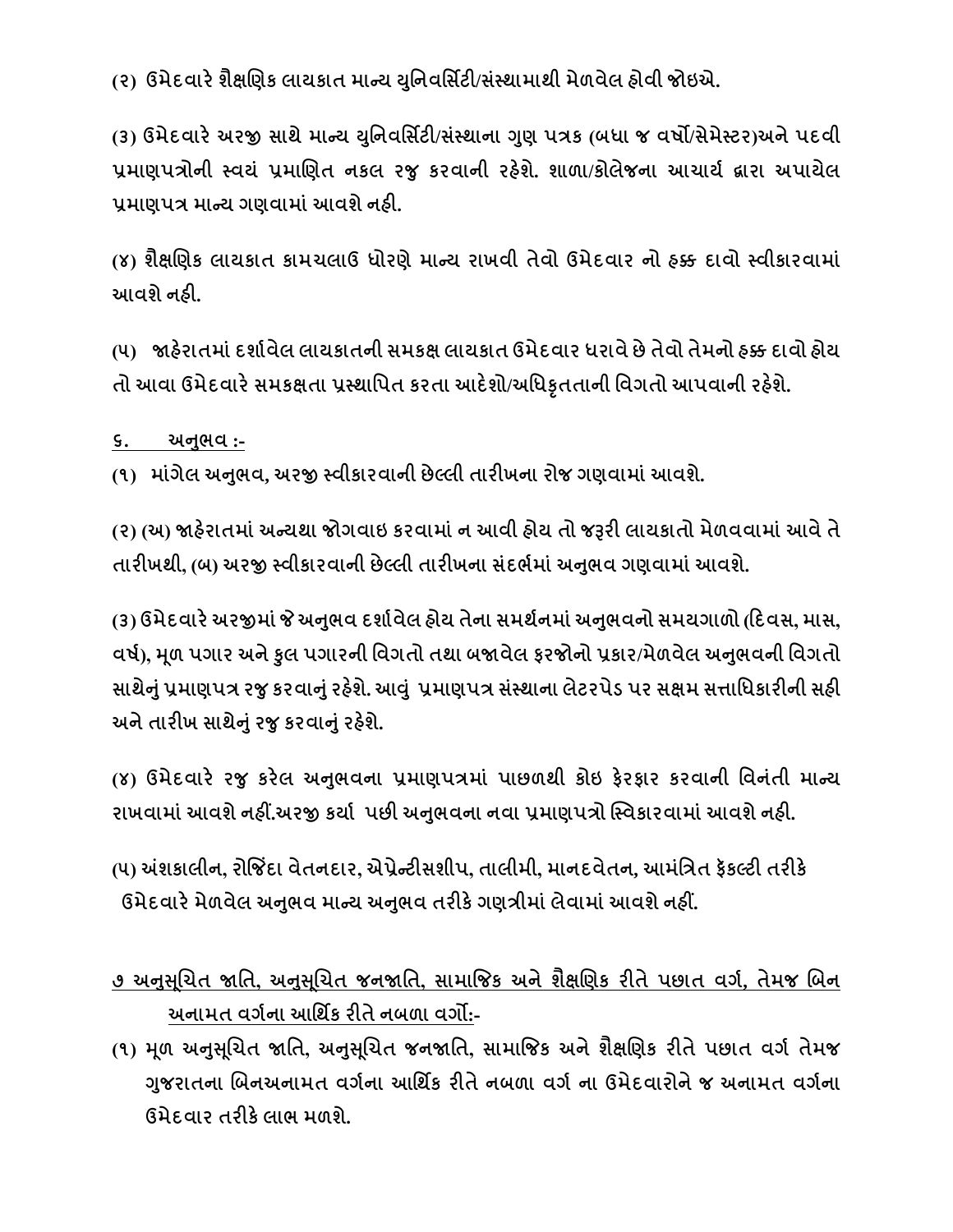- **(૨) અનસુ બ ચત જાનત, અનસુ બ ચત જિજાનત, સામાજજક અિે શૈક્ષબણક રીતે પછાત વગગ તેમજ બિિઅિામત વગગિા આનથિક રીતેિિળા વગગ પૈકી ઉમેદવાર જે વગગિા હોય તેિી નવગતો અરજીપિકમાાંઅચ ક આપવી.**
- **(૩) ઉમેદવારેઅરજીપિક અિેપહરનશષ્ટિી સાંિાંનધત કોલમમાાંજે તેઅિામત કક્ષા દશાગવેલ િહી હોય તો પાછળથી અિામત વગગિા ઉમેદવાર તરીકેલાભ મેળવવાિો હક્ક દાવો માન્ય રાખવામાાંઆવશે િહીં.**
- **(૪) અિામત વગગિો લાભ મેળવવા ઇચ્છતા ઉમેદવારેતેિા સમથગિમાાં સક્ષમ અનધકારી દ્વારા નિયત િમિુ ામાાંઆપવામાાંઆવેલ જાનત પ્રમાણપિિી િકલ અરજી સાથેઅચ ક સામેલ કરવાિી રહશે . ે અરજીપિક સાથેજાનત પ્રમાણપિિી િકલ સામેલ િહીં હોય તો તેપાછળથી સ્વીકારવામાાંઆવશે િહીં અિેઅરજીપિક રદ થવાિેપાિ િિશ.ે**
- **(૫) સામાજજક અિેશૈક્ષબણક રીતેપછાત વગગઅિે બિિઅિામત વગગિા આનથિક રીતેિિળા વગગ, િા ઉમેદવારોિેઅિામતિો લાભ જો તેઓિો સમાવેશ "ઉન્નત વગગમાાં" િહી થતો હોય તો જ મળવાપાિ થશે.**
- **(૬) સામાજજક અિેશૈક્ષબણક રીતેપછાત વગગિા ઉમેદવારોએ ઉન્નત વગગમાાંસમાવેશ િ થતો હોવા અંગેનાંુ સામાજજક ન્યાય અિેઅનધકાહરતા નવભાગિા તા.૦૬-૦૨-૧૯૯૬િા ઠરાવથી (ગજુ રાતીમા) ાં નિયત** થયેલ <u>પરિશિષ્ટ- (ક) અથવા નવા નિયત થયેલ નમુના- પરિશિષ્ટ- (૪) મ</u>ુજબના નમુનામાં **પ્રમાણપિ રજુકરવાનાંુરહશે ે.**
- **(ક) આપ્રમાણપિ િાણાકીય વષગ:-૨૦૧૩-૧૪, ૨૦૧૪-૧૫ અિે૨૦૧૫-૧૬િીઆવકિેઆધારેમેળવેલ હશેઅિેઆવકિા માપદાંડ િદલાયેલ િા હોય તો તેમાન્ય ગણાશે.વધમુ ા ઓિલાઈિ અરજી કરવા માટેિી છેલ્લી તારીખ. સધુ ીમા આ પ્રમાણપિ મેળવેલ હશેતો તેપણ માન્ય ગણાશે.**
- **(ખ) ઉન્ન્ત વગગમા સમાવેશ િ થતો હોવા અંગેનુપ્રમાણપિ માતા-નપતાિી આવકિા સાંદભગમા આપવામા આવતાંુહોવાથી આ પ્રમાણપિ અરજી સાથેરજુકરતી વખતેઉમેદવારિા માતા-નપતાિી આવકમા ફેરફાર થતો હોયતો ઉમેદવારે/અરજદારેસ્વયાંઆવા વધારા- ઘટાડાિી પ્રમાબણક જાહરે ાત પ્રમાણપિ આપિાર સક્ષમ અનધકારી સમક્ષ કરવાિી રહશે ે. આ રીતેસક્ષમ અનધકારીિેજાણ કયાગિાદ સક્ષમ અનધકારીએ જે નિણગય લીધેલ હોય તેિી જાણ આયોગિી કચેરીિેકરવાિી રહશે ેજે ઉમેદવાર/અરજદાર આવી સ્વૈચ્ચ્છક**

 **જાહરે ાત િ કરીિેઆવકમા વધારો છુપાવશેતો તેિેમળેલો લાભ રદ કરવામા આવશેઅિેઆયોગ દ્વારા કરવામા આવતી કાયદેસરિી કાયગવાહીિેપાિ િિશે.** 

**(ગ) પહરણીત મહહલા ઉમેદવારોએ આવુપ્રમાણપિ તેમિા માતા-નપતાિી આવકિા સાંદભગમાાં રજુ કરવાનાંુરહશે ે, જો આવા ઉમેદવારોએ તેમિા પનતિી આવકિા સાંદભગમાાંઆવાંુપ્રમાણપિ રજુકરેલ હશેતો તેમિી અરજી રદ કરવામાાંઆવશે.**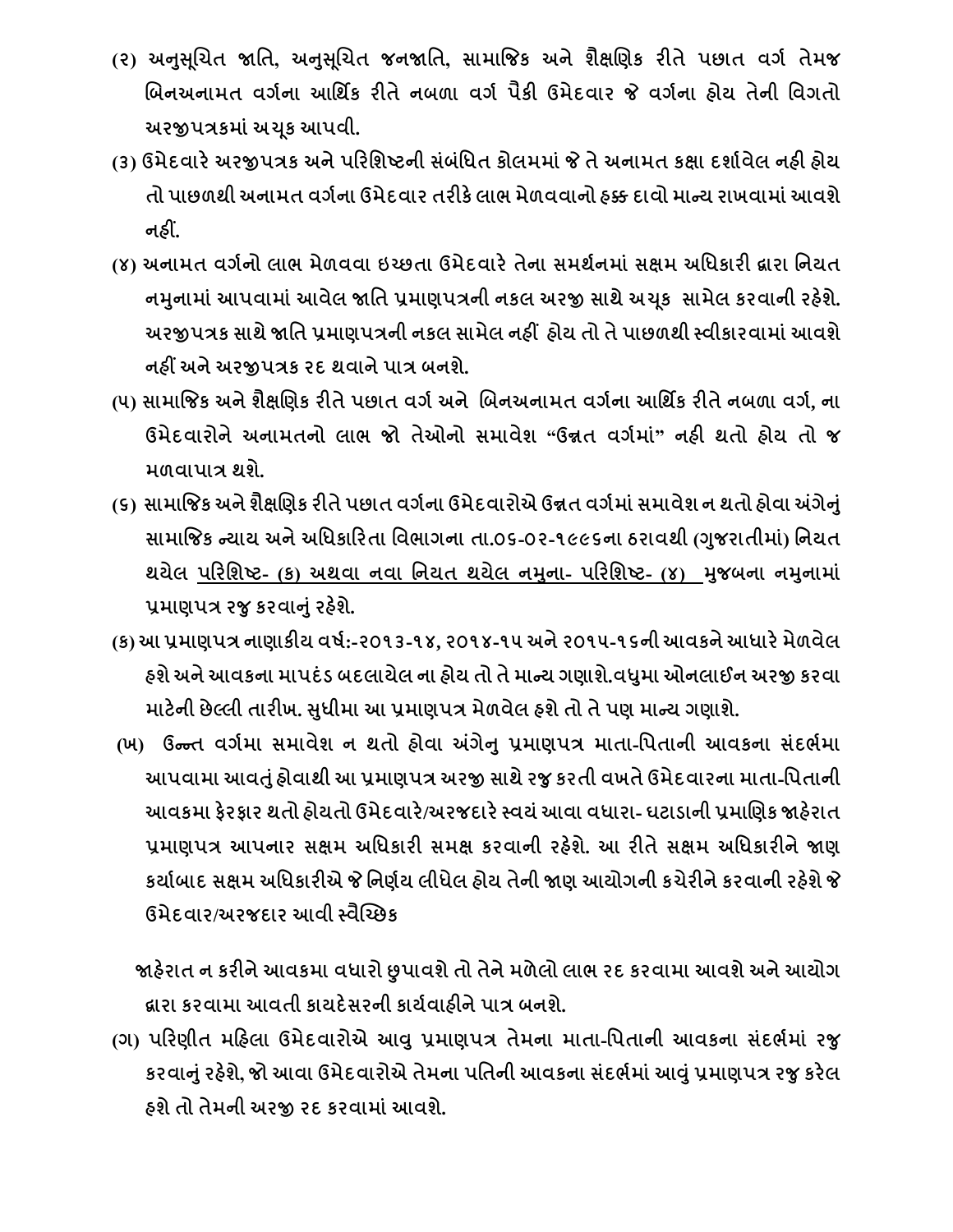- (ધ) અરજી સાથે પરિશિષ્ટ (ક) અથવા નવા નિયત થયેલ નમુના- પરિશિષ્ટ- (૪) ના બદલે એનેક્ષર-A **(અંિેજીમા)ાં રજુકરેલ હશેતો પણ અરજી રદ કરવામાાંઆવશે. કેમકેAnnexure-A ભારત સરકાર હઠે ળિી િોકરી માટેનાંુછે.**
- (ય) જો ઉમેદવારે આ પ્રમાણપત્ર (પરિશિષ્ટ (ક)) અથવા નવા નિયત થયેલ નમુના- પરિશિષ્ટ- (૪) **અરજી સાથેરજુકરેલ િહીં હોય તો તેઓિી અરજી અમાન્ય ગણવામાાંઆવશેઅિેબિિઅિામત જનયા માટેપણ નવચારણામાાંલેવામાાંઆવશેિહીં.**
- **(૭) બિિ અિામત કક્ષાિા આનથિક રીતેિિળા વગો) (Unreserved Economically Weaker Sections) વગગિા ઉમેદવારોએ અિામતિો લાભ મેળવવા માટેબિિ ઉન્નતવગગ(Non Creamy layer)િા હોવા અંગેનાંુસામાજજક ન્યાય અિેઅનધકાહરતા નવભાગિા તા.૦૬-૫-૨૦૧૬િા ઠરાવથી નિયત થયેલ "પહરનશષ્ટ –અ"થી નિયત થયેલ િમિુ ા મજુ િનાંુપ્રમાણપિ અરજી સાથેરજુકરવાનાંુરહશે . ે**
- (A) આ પ્રમાણપત્ર તા.01-08-2014 થી તા.31-03-2015 ના સમયગાળાની આવકને ધ્યાને લઇ, **તા.૦૧-૦૫-ર૦૧૬ થી અરજી કરવાિી છેલ્લી તારીખ સધુ ીમાાંમેળવેલ હોવાંુજોઇએ.**
- **(B) બિિ ઉન્નતવગગ(Non Creamy layer) અંગેનુપ્રમાણપિ માતા-નપતાિી આવકિા સાંદભગમા આપવામા આવતાંુહોવાથી આ પ્રમાણપિ અરજી સાથેરજુકરતી વખતેઉમેદવારિા માતા-નપતાિી આવકમા ફેરફાર થતો હોયતો ઉમેદવારે/અરજદારેસ્વયાંઆવા વધારા- ઘટાડાિી પ્રમાબણક જાહરે ાત પ્રમાણપિ આપિાર સક્ષમ અનધકારી સમક્ષ કરવાિી રહશે ે. આ રીતેસક્ષમ અનધકારીિેજાણ કયાગિાદ સક્ષમઅનધકારીએ જે નિણગય લીધેલ હોય તેિી જાણ આયોગિી કચેરીિેકરવાિી રહશે ેજે ઉમેદવાર/અરજદાર આવી સ્વૈચ્ચ્છક જાહરે ાત િ કરીિેઆવકમા વધારો છુપાવશેતો તેિેમળેલો લાભ રદ કરવામા આવશેઅિેઆયોગ દ્વારા કરવામા આવતી કાયદેસરિી કાયગવાહીિેપાિ િિશે.**
- **(C) પહરણીત મહહલા ઉમેદવારોએ આવુપ્રમાણપિ તેમિા માતા-નપતાિી આવકિા સાંદભગમાાં રજુ કરવાનાંુરહશે ે, જો આવા ઉમેદવારોએ તેમિા પનતિી આવકિા સાંદભગમાાંઆવાંુપ્રમાણપિ રજુકરેલ હશેતો તેમિી અરજી રદ કરવામાાંઆવશે.**
- **(D) બિિઅિામત કક્ષાિા આનથિક રીતેિિળા વગગિા ઉમેદવાર તરીકેઅરજી કરિાર ઉમેદવારેજો આ પ્રમાણપિ (પહરનશષ્ટ –અ) અરજી સાથેરજુકરેલ િહીં હોય તો તેઓિી અરજી અમાન્ય ગણવામાાં આવશેઅિેબિિઅિામત જનયા માટેપણ નવચારણામાાંલેવામાાંઆવશેિહીં.**
- **(૮) સરકારિી પ્રવતગમાિ જોગવાઈ મજુ િ અિામત કક્ષાિા ઉમેદવારો બિિઅિામત વગગિા ઉમેદવારોિી સાથેનિયત ધોરણો (અથાગત વયમયાગદા ,અનભુ વિી લાયકાત, બિિઅિામત વગગિા ઉમેદવારો માટેઅપિાવેલ હોય તેિા કરતાાંવધુનવસ્તતૃ કરેલ અન્ય ક્ષેિ) માાંછૂટછાટ લીધા નસવાય પોતાિી ગણુ વત્તાિા આધારેપસાંદગી પામેતો બિિઅિામત જનયાિી સામેગણતરીમાાં લેવાિા થાય છે.**
- **(૯) ઉમેદવારેઅરજીમાાંજાનત અંગેજે નવગત દશાગવેલ હશેતેમાાંપાછળથી ફેરફાર કરવાિી નવિાંતી માન્ય રાખવામાાંઆવશેિહી.**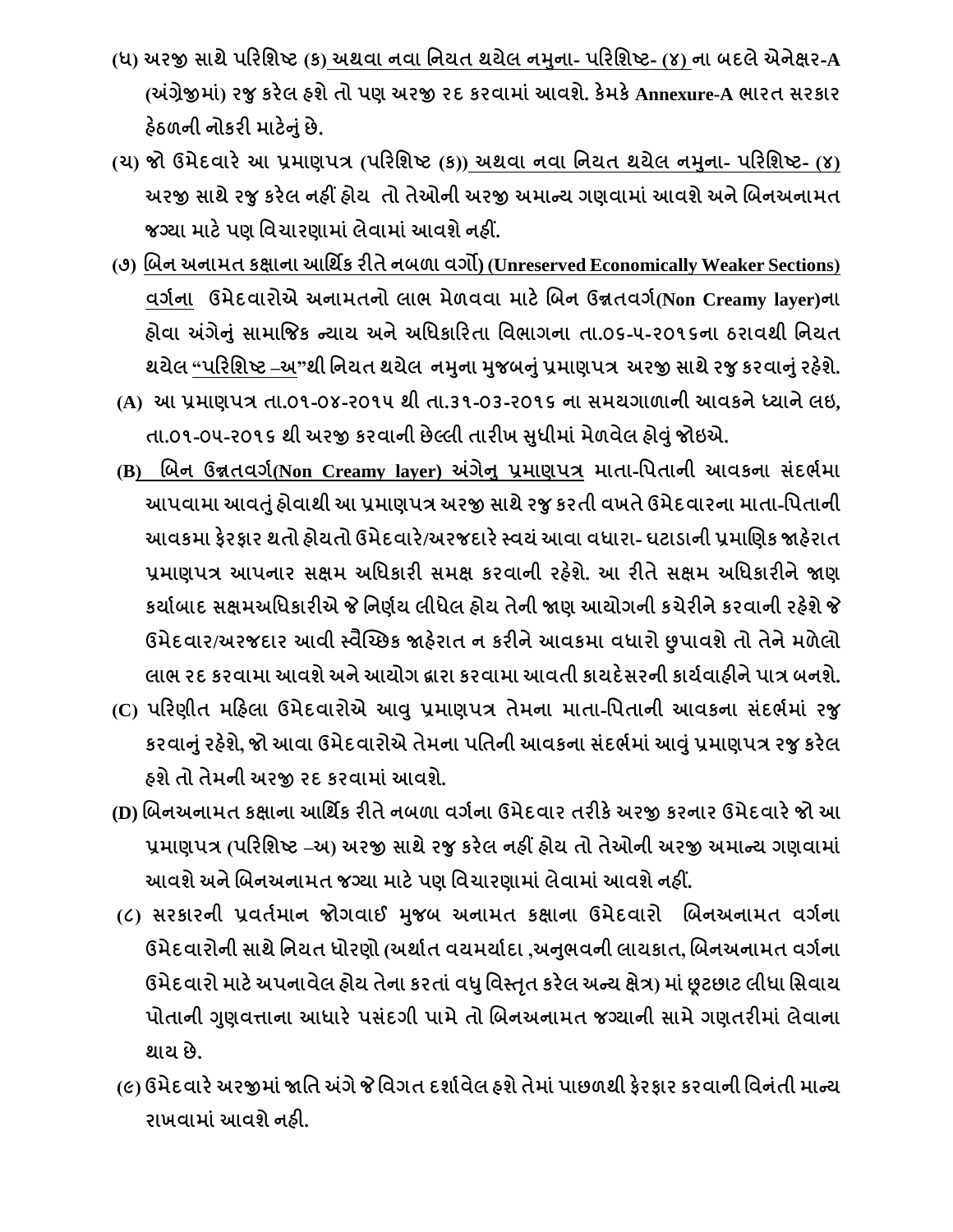**૮. માજી સૈનિક:-**

**(૧) માજી સૈનિક ઉમેદવારોએ અરજીપિકમાાં નવગતો આપવાિી રહશે ે.**

**(૨) માજી સૈનિક ઉમેદવારેહડસ્ચાર્જ બકુિી િકલ અરજીપિક સાથેઅચ ક મોકલવાિી રહશે ે.**

**૯. શારીહરક અશતતતા ધરાવતા ઉમેદવારો:-**

 **(ક) શારીહરક અશતતતા ધરાવતા ઉમેદવારોએ અરજીપિકમાાં નવગતો આપવાિી રહશે ે.**

**(ખ) શારીહરક અશતતતા ૪૦% કેતેથી વધાંુહોય તેવા ઉમેદવારિેજ શારીહરક અશતતતાિો લાભ મળવાપાિ રહશે ે. શારીહરક અશતતતાિો લાભ મેળવવા ઇચ્છતા ઉમેદવારે(૧)અંધત્વ અથવા ઓછી દ્રષ્ષ્ટ(૨) શ્રવણિી ખામી (૩) હલિચલિ અશતતતા અથવા મગજિો લકવો તેપૈકીિી કઇ શારીહરક અશતતતા છેતેદશાગવવ.ાંુ**

**(ગ) જાહરે ાતમાાં શારીહરક અશતતતા ધરાવતા ઉમેદવારો માટેઅિામત જનયા દશાગવેલ િ હોય ,પરાંતુ જનયાિી ફરજોિેઅનરૂુપ જે પ્રકારિી શારીહરક અશતતતા ધરાવતા ઉમેદવારોિેપાિ ગણેલ હોય તેઓ તેજાહરે ાત માટેઅરજી કરી શકશ.ેઆવા પ્રસગાં ેઉંમરમાાંછૂટછાટ મળશે.**

**(ઘ) શારીહરક અશતતતા ધરાવતા ઉમેદવારેતેિા સમથગિમાાં સામાન્ય વહીવટ નવભાગિા તા.૧-૧૨- ૨૦૦૮ િા પહરપિ ક્રમાાંક-૧૦૨૦૦૮-૪૬૯૫૪૦-ગ-૨,થી નિયત થયેલ િમ િામાાં સરકારી હોગ્સ્પટલિા સનુપ્રટેન્ડેન્ટ/નસનવલ સર્જિ/મેડીકલ િોડગ દ્વારા આપવામાાંઆવેલ પ્રમાણપિિી િકલ અરજી સાથેઅચ ક મોકલવાિી રહશે . ે જો પ્રમાણપિિી િકલ સામેલ કરવામાાં િહીં આવેલ હોય તો તેપાછળથી ગ્સ્વકારવામાાંઆવશેિહીં. શારીહરક અશતત ઉમેદવાર તરીકેિો લાભ મળવાપાિ થશેિહીં.**

**૧૦. મહહલા ઉમેદવાર:-**

**મહહલાઓિી અિામત જ્ગનયાઓ માટેજો યોનય મહહલા ઉમેદવાર ઉપલબ્ધ િહીં થાય તો તેિી જનયા જે તેકક્ષાિા (category) પરુુષ ઉમેદવારોિે ફાળવી શકાશે.**

**જો ઉમેદવારિો સમાવેશ અિામત વગગ, માજી સૈનિક, શારીહરક અશતતતા, મહહલા કેનવધવા પૈકીિા નવકલ્પો પૈકી એક થી વધુનવકલ્પોમાાંથતો હોય તેવા હકસ્સામાાંતેિેલાગુપડતા નવકલ્પો પૈકી જેમાાંવધુ લાભ મળવાપાિ હશેતેમળશે.** 

## **૧૧. નવધવા ઉમેદવાર:-**

**(૧) ઉમેદવાર નવધવા હોય તો અરજી પિકમાાંતેકૉલમ સામે"હા" અવશ્ય લખવ ાંુઅન્યથા "લાગુપડતાંુ િથી" એમ દશાગવવાંુ.**

(૨) વિધવા ઉમેદવારે જો પુન: લગ્ન કરેલ હોય તો અરજી પત્રકમાં તે કૉલમ સામે "હા" અચૂક લખવું **અન્યથા "લાગુપડતાંુિથી" એમ દશાગવવાંુ.**

**(૩) નવધવા ઉમેદવારેપિુ : લનિ કરેલ િ હોય અિેનવધવા ઉમેદવાર તરીકેલાભ મેળવવા ઇચ્છતા હોય તો અરજી સાથેપિુ : લનિ કરેલ િથી તેવી એહફડેનવટ રજુકરવાિી રહશે ે.**

**(૪) નવધવા ઉમેદવારિેસરકારિી પ્રવતગમાિ જોગવાઈ મજુ િ તેઓએ મેળવેલ ગણુ માાંપાાંચ ટકા ગણુ ઉમેરવામાાંઆવશે.**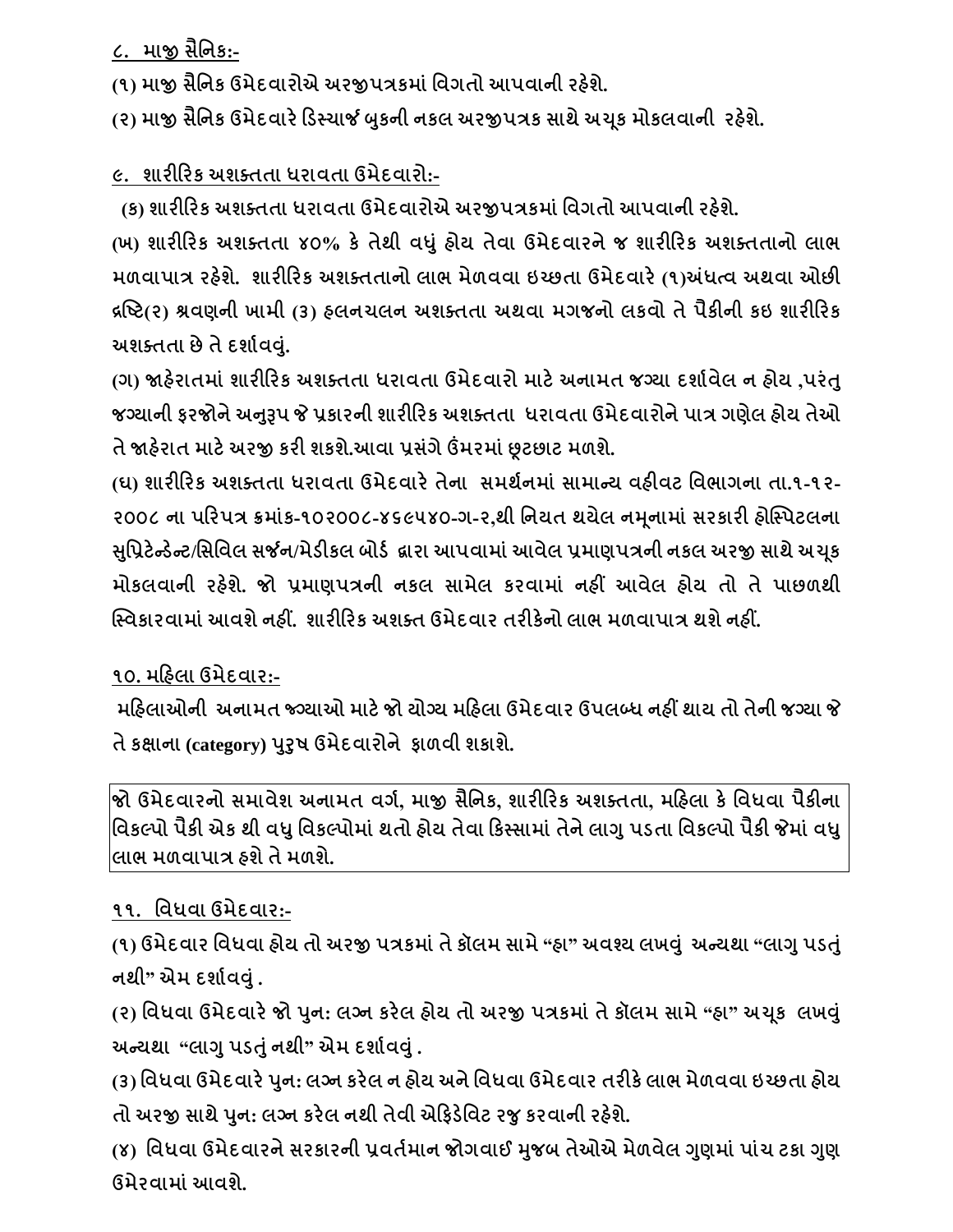(૫) કોઈ મહિલા ઉમેદવાર જાહેરાત માટે અરજી કરે તે સમચે "વિધવા" ન હોય,પરંતુ અરજી કર્યા બાદ **અથવા જાહરે ાત પ્રનસધ્ધ થયા િી તારીખ વીતી ગયા િાદ અથવા ભરતી પ્રહક્રયા િા કોઈ પણ તિક્કે "નવધવા" િિેઅિેતેઅંગેજરૂરી દસ્તાવેજી પ રાવાઓ રજુકરેતો તેિી રજ આત મળ્યા તારીખ પછીિા ભરતી પ્રહક્રયાિા જે પણ તિક્કા િાકી હોય તેતિક્કાથી જ તેવા મહહલા ઉમેદવારોિે"નવધવા મહહલા ઉમેદવાર" તરીકેિા લાભ આપવામાાંઆવશે.**

## **૧૨. િા વાાંધા પ્રમાણપિ:-**

**(૧) ગજુ રાત સરકારિા સરકારી /અધગ સરકારી/ સરકાર હસ્તકિા કોપોરેશિ /કાંપિીઓમાાં સેવા િજાવતા અનધકારીઓ / કમગચારીઓ આયોગિી જાહરે ાતિા સાંદભગમાાં િારોિાર અરજી કરી શકશેઅિે તેિી જાણ ઉમેદવારેપોતાિા નવભાગ/ખાતા/કચેરીિેઅરજી કયાગિી તારીખથી હદિ-૭ માાંઅચ ક કરવાિી રહશે ે. જો ઉમેદવારિા નિયોતતા તરફથી અરજી મોકલવાિી છેલ્લી તારીખ િાદ ૩૦ હદવસમાાં અરજી કરવાિી પરવાિગી િહીં આપવાિી જાણ કરવામાાંઆવશેતો તેઓિી અરજી િામજાં ુર કરી ઉમેદવારી રદ કરવામાાંઆવશે.**

**(૨) કેન્દ્ર સરકારિી અથવા અન્ય કોઇપણ રાજ્ય સરકારિી િોકરીમાાંહોય તેવા ઉમેદવારેખાતા મારફત અરજી મોકલવાિી રહશે ેઅથવા આ અરજી સાથેનિમણ ક અનધકારીન ાંુિા વાાંધા પ્રમાણપિ રજુકરવાનાંુ રહશે ે.**

**(૩) રૂિરૂ મલુ ાકાત સમયે ઉમેદવારેસક્ષમ અનધકારી દ્વારા આપવામાાંઆવેલ િા વાાંધા પ્રમાણપિ રજુ કરવાનાંુરહશે ે.**

## **૧૩. ગેરલાયક ઉમેદવાર:-**

 **ગજુ રાત જાહરે સેવા આયોગ કેઅન્ય જાહરે સેવા આયોગ અથવા અન્ય સરકારી /અધગસરકારી /સરકાર હસ્તકિી સાંસ્થાઓ દ્વારા ઉમેદવાર ક્યારેય પણ ગેરલાયક ઠરાવેલ હોય તો તેિી નવગત અરજીપિકમાાંઆપવાિી રહશે ે. જો ઉમેદવારિો ગેરલાયકિો સમય ચાલુહશેતો આવા ઉમેદવારિી અરજી રદ થવાિેપાિ િિશે.**

## **૧૪. ફરજજયાત નિવનૃત્ત, રુખસદ, િરતરફ :-**

 **અગાઉ ઉમેદવારિેસરકારી સેવા/ સરકાર હસ્તકિી કાંપિી કેિોડગકોપોરેશિમાથાં ી ક્યારેય પણ ફરજજયાત નિવનૃત્ત, રુખસદ કેિરતરફ કરવામાાંઆવેલ હોય તો અરજીપિકમાાંતેિી નવગત આપવાિી રહશે ે.** 

## **૧૫. અગત્યિી જોગવાઇઓ:-**

**(૧) ઉપરિી જનયા માટેનિમણ ક માટેઉમેદવારોિી પસાંદગી રૂિરૂ મલુ ાકાત યોજીિેકરવામાાંઆવશે. વધ ુઅરજીઓિેકારણેજ્યાાંપ્રાથનમક કસોટી જરૂરી િિશેત્યાાંઆવી કસોટી પછી જ તેિા ગણુ ક્રમાનસુ ાર જરૂરી અરજીઓિી ચકાસણી કરી ઉમેદવારોિેરૂિરૂ મલુ ાકાત માટેિી પાિતા િક્કી કરાશે. આ કસોટીનાંુ**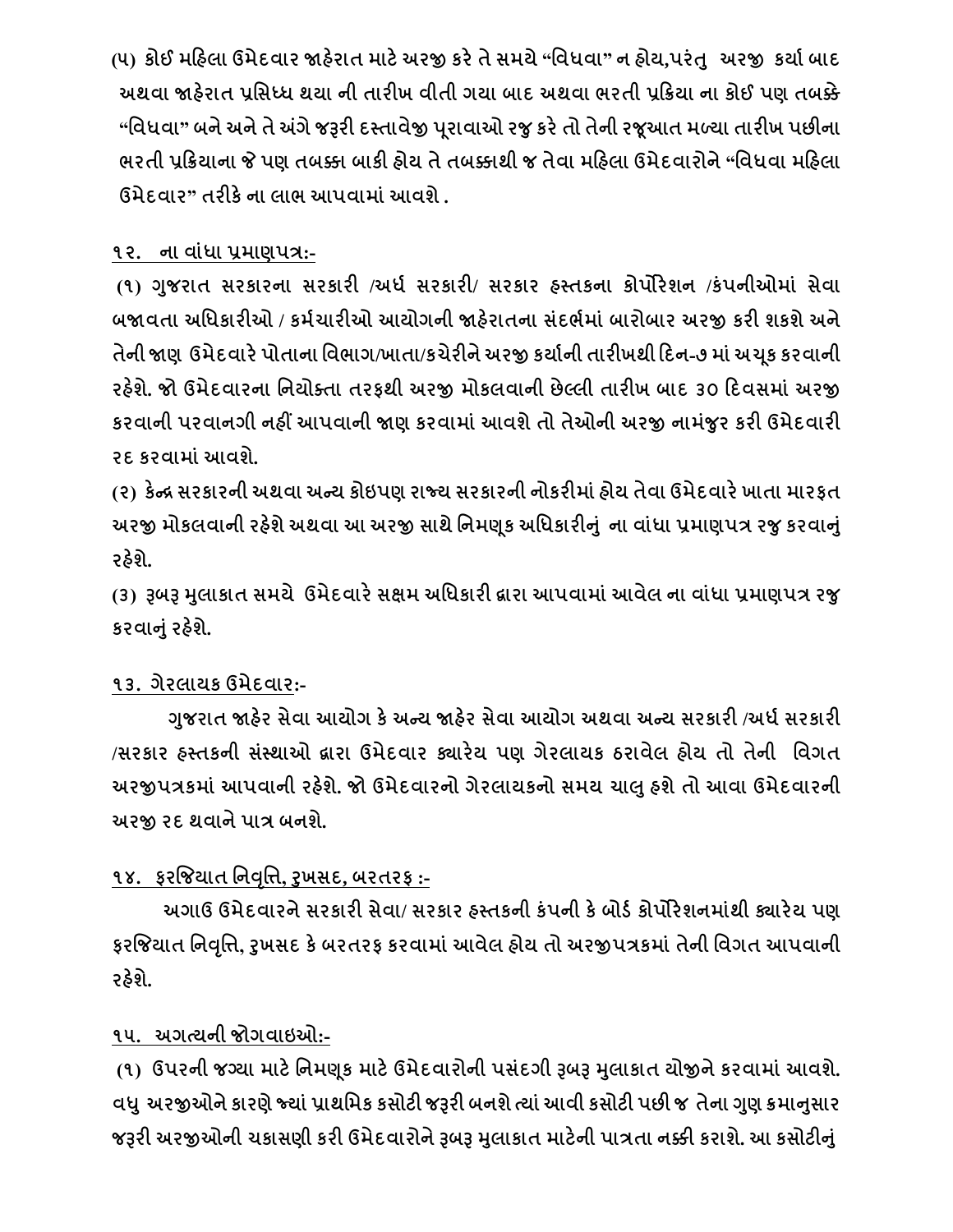**માધ્યમ આયોગ અન્યથા િક્કી કરશેિહીં તો ગજુ રાતી રહશે ે. પ્રાથનમક કસોટી સામાન્યત: અમદાવાદ ખાતેલેવામાાંઆવશેઅિેઉમેદવારોએ સ્વખચેઉપગ્સ્થત રહવે ાનાંુરહશે ે.** 

**(૨) જો આયોગ દ્વારા જનયાિી સાંખ્યા અિેમળેલ અરજીઓિી સાંખ્યા ધ્યાિેલેતા પ્રાથનમક કસોટી યોજવાિો પ્રસાંગ ઉપગ્સ્થત થશેતો, પ્રાથનમક કસોટીિા ગણુ ફ્કતત રૂિરૂ મલુ ાકાત માટેઉમેદવારોિી સાંખ્યા મયાગહદત કરવાિા હતે ુમાટેજ ધ્યાિમાાંલેવામાાંઆવશે. પ્રાથનમક કસોટીમાાંમેળવેલ ગણુ આખરી પસાંદગીિા હતે ુમાટેધ્યાિમાાંલેવામાાંઆવશેિહીં.**

**(૩) પ્રાથનમક કસોટીમાાં ઉમેદવારિેO.M.R. Sheet માાં જવાિ આપવા માટેA, B, C, D અિેE એમ પાાંચ નવકલ્પ આપવામાાંઆવશે, પાાંચમો નવકલ્પ E 'Not attended' તરીકેિો રહશે ે. જો ઉમેદવારેતમામ નવકલ્પો ખાલી રાખ્યા હોય (encode કયાગિ હોય) અથવા ખોટા જવાિ આપેલ હોય તો પ્રત્યેક નિનશ્રત ગણુ િા ૦.૩ Negative Marks કાપવામાાંઆવશેઅિેજો પાાંચમો નવકલ્પ E 'Not attended' એિકોડ કરેલ હોય તો "શ ન્ય" ગણુ કાપવાિા રહશે ે. અથાગત માિ E 'Not attended' નવકલ્પ જ encode કયો હશેતો તેપ્રશ્ન માટેકોઇ િેગેટીવ ગણુ કાપવામાાંઆવશેિહીં. (૪) રૂિરૂ મલુ ાકાતમાાંઆયોગિી સ ચિાઓ/ ધોરણો મજુ િ જાહરે ાતમાાંદશાગવેલ કેટેગરીવાઇઝ જનયાિી સખ્ાં યાિેધ્યાિેલઇ િીચેમજુ િ અનસુ રવાનાંુરહશે ે:-**

| કલ જગ્યાઓ      | કૂલ જગ્યાઓ પૈકી રૂબરૂ મુલાકાત માટે બોલાવવામાં આવનાર |  |
|----------------|-----------------------------------------------------|--|
|                | ઉમેદવારોની સંખ્યા                                   |  |
| ٥٩             | <b>OS</b>                                           |  |
| O <sub>3</sub> | OC.                                                 |  |
| 03             | ٩O                                                  |  |
|                |                                                     |  |

 **૦૪ કેતેથી વધુ કુલ જનયાઓથી ૦૩ ગણા** 

**(૫) પ્રાથનમક કસોટીમાાં મેળવેલ ગણુ આખરી પસાંદગી માટેગણવામાાં આવશેિહીં. તેમજ ઉપયતગુત કોલમમાાં દશાગવેલ સાંખ્યા પ્રમાણેરૂિરૂ મલુ ાકાત માટે િોલાવવાિા થતા ઉમેદવારોમા, ાં જો કોઇ ઉમેદવારિા પ્રાથનમક કસોટીમાાં૧૦% કેતેથી ઓછા ગણુ હશેતો રૂિરૂ મલુ ાકાતિેપાિ ગણવામાાંઆવશે િહીં.**

**(૬) જાહરે ાતમાાં ઠરાવેલ લઘતુ મ લાયકાત તેમજ અનભુ વ કરતાાં વધુશૈક્ષબણક લાયકાત અિે/અથવા વધુઅનભુ વ અિે/ અથવા લાયકાતમાાં ઊંચી ટકાવારીિેઆધારે રૂિરૂ મલુ ાકાત માટે આયોગ ઉમેદવારોિી સાંખ્યા મયાગહદત કરી શકશે.**

**(૭) સીધી ભરતી માટેરૂિરૂ મલુ ાકાતિા ૧૦૦ ગણુ માથાં ી પસાંદગી માટેનાંુલઘત્તુ મ ધોરણ બિિ અિામત વગગિા માટે૫૦ ગણુ અિેઅિામત વગગિા ઉમેદવારો માટે૩૫ ગણુ રાખવામાાંઆવેછે. ઇન્ટરવ્યુકનમટી દ્વારા રૂિરૂ મલુ ાકાતમાાંઉમેદવારોિા એકાંદર દેખાવ (Overall Performance)**

**િેધ્યાિેલેવામાાંઆવશેઅિેઇન્ટરવ્યુકનમટી ઇન્ટરવ્યુદરમ્યાિ ઉમેદવારિા Overall Performance િેધ્યાિમાાંરાખીિેચચાગનવચારણા કયાગિાદ સવાગનમુ તેગણુ આપશે.**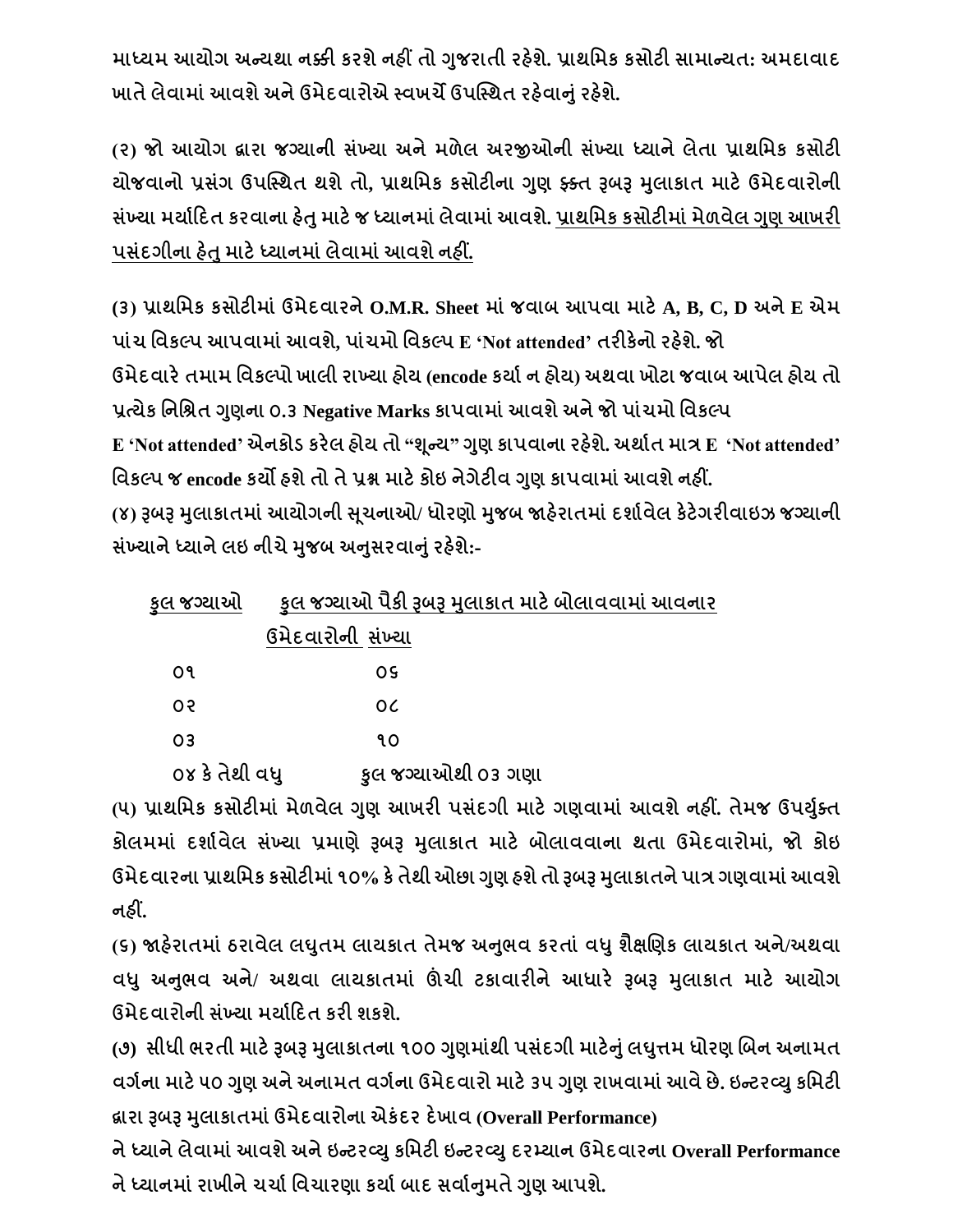**(૮) માજી સૈનિકો તથા શારીહરક અશતત ઉમેદવારોિી જનયાઓ અિામત હોય ત્યારેસિાંનધત કેટેગરીિા માજી સૈનિકો તથા શારીહરક અશતત ઉમેદવારો પૈકી જે ઉમેદવારો આ પ્રમાણેિા લઘતુ મ ગણુ મેળવતા હશેતેમિેસિાંનધત કેટેગરીિી અિામત જનયા સામેગણવામાાં આવશ. ે જો જાહરે ાતમાાં જણાવ્યા પ્રમાણેિી આ કેટેગરીઓ માટેરાખવામાાં આવેલ અિામત જનયાઓ માટેઆ લઘતુ મ ગણુ મેળવતા ઉમેદવારો પ્રાપ્ત િ થાય કેપરુતી સાંખ્યામાાંપ્રાપ્ત િ થાય તો સિાંનધત કેટેગરીિા લઘતુ મ ગણુ િા ૧૦ % ધોરણ હળવુકરીિેપસાંદગી કરવામાાંઆવશ. ે**

**(૯) મહહલા ઉમેદવારો માટેલઘત્તુ મ ગણુ િા ૧૦% નાંુધોરણ હળવુકરીિેપસાંદગી પદ્ધનત અનસુ રવાિી રહશે ેઅિેરૂિરૂ મલુ ાકાત િાદ જે તેકેટેગરીિા મહહલા ઉમેદવારો માટેિી અિામત સાંખ્યા જેટલા મહહલા ઉમેદવારોથી વધુઉમેદવારો ઉપલબ્ધ થાય તો ભલામણ યાદીમાાં મહહલા**

**ઉમેદવારોિો સમાવેશ થયા િાદ િાકીિા મહહલા ઉમેદવારોિી પ્રનતક્ષાયાદીમાાં પસાંદગી ગણવામાાં આવશ. ેઆ જોગવાઇ મજુ િ લઘત્તુ મ લાયકી ધોરણ આ મજુ િ રહશે ે. બિિઅિામત વગગિા મહહલા ઉમેદવારો માટે૪૫ ગણુ તેમજ અિામત વગગિા મહહલા ઉમેદવારો માટે૩૧ ગણુ રાખવામાાંઆવશે.** 

**૧૬. રૂિરૂ મલુ ાકાત:-**

**(૧) રૂિરૂ મલુ ાકાત આયોગિી કચેરી ખાતેજ લેવામાાંઆવશે. ઉમેદવારેપોતાિા ખચેઉપગ્સ્થત થવાનાંુ રહશે ે.**

**(૨) અનસુ બ ચત જાનત, અનસુ બ ચત જિ જાનતિા ઉમેદવારો તથા િેરોજગાર ઉમેદવારો કેજેઓિા માતા- નપતાિી વાનષિક આવક આવકવેરા િેપાિ િ હોય તેઓિેતેમિા રહઠે ાણિા સ્થળેથી રૂિરૂ મલુ ાકાત માટે આવવા તથા જવા માટેગજુ રાત એસ.ટી. નિગમ દ્વારા નિયત થયેલ હટકીટિા દર પ્રમાણેિસ ભાડુાં મળવાપાિ થશે. આ માટેઉમેદવારેરૂિરૂ મલુ ાકાતિા હદવસેનિયત ફોમગભરવાનુરહશે ેઅિેતેિી સાથે અસલ હટહકટ રજુકરવાિી રહશે ે.**

**(૩) રૂિરૂ મલુ ાકાતિા હદવસેરૂિરૂ મલુ ાકાતિા પિમાાં દશાગવવામાાં આવેલ અસલ પ્રમાણપિો રજુ કરવાિા રહશે ે. જો ઉમેદવાર અસલ પ્રમાણપિ રજુકરશેિહીં તો તેઓ રૂિરૂ મલુ ાકાત માટેપાિ િિશે િહીં તેિી ખાસ િોંધ લેવી.** 

# **૧૭. િીચેદશાગવ્યા મજુ િિી અરજીઓ રદ કરવામાાંઆવશે.(આ યાદી માિ દષ્ટાાંત સ્વરૂપેછેજે સાંપ ણગ િથી)**

- **(૧) ઉમેદવારેઓિલાઇિ કન્ફમગથયેલ અરજીપિક (િારકોડ વાળાં)િી સ્પષ્ટ અિેસ્વચ્છ િકલ ડાઉિલોડ કરવાિી રહશે . ેજેમાાંફોટોિાફ, સહી સહહત વાંચાય તેવી નવગતો હોવી જોઇએ. ફોટોિાફ સ્પષ્ટ િા હોય તો પાસપોટગ સાઇઝિો ફોટોિાફ અરજીપિક પર લગાવવાિો રહશે . ેસહી સ્પષ્ટ િા હોય તો ફરીથી અરજીપિકમાાંસહી કરવાિી રહશે ે.**
- (૨) જન્મ તારીખના પુરાવા માટે એસ.એસ.સી.ઈ.નું પ્રમાણપત્ર (જન્મ તારીખનો દાખલો કે શાળા છોડચાનું **પ્રમાણપિ માન્ય ગણાશેિહીં)**
- (3) જાતિનું પ્રમાણપત્ર (અનુ.જાતિ, અનુ.જનજાતિ, અને સા. અને શૈ.પ. વર્ગના ઉમેદવારો માટે)

**(૪) સામાજજક અિેશૈક્ષબણક પછાત વગગિા ઉમેદવારોએ (જાહરે ાતમાાં દશાગવ્યા મજુ િ નિયત સમયગાળાનાંુ ગજુ રાતી**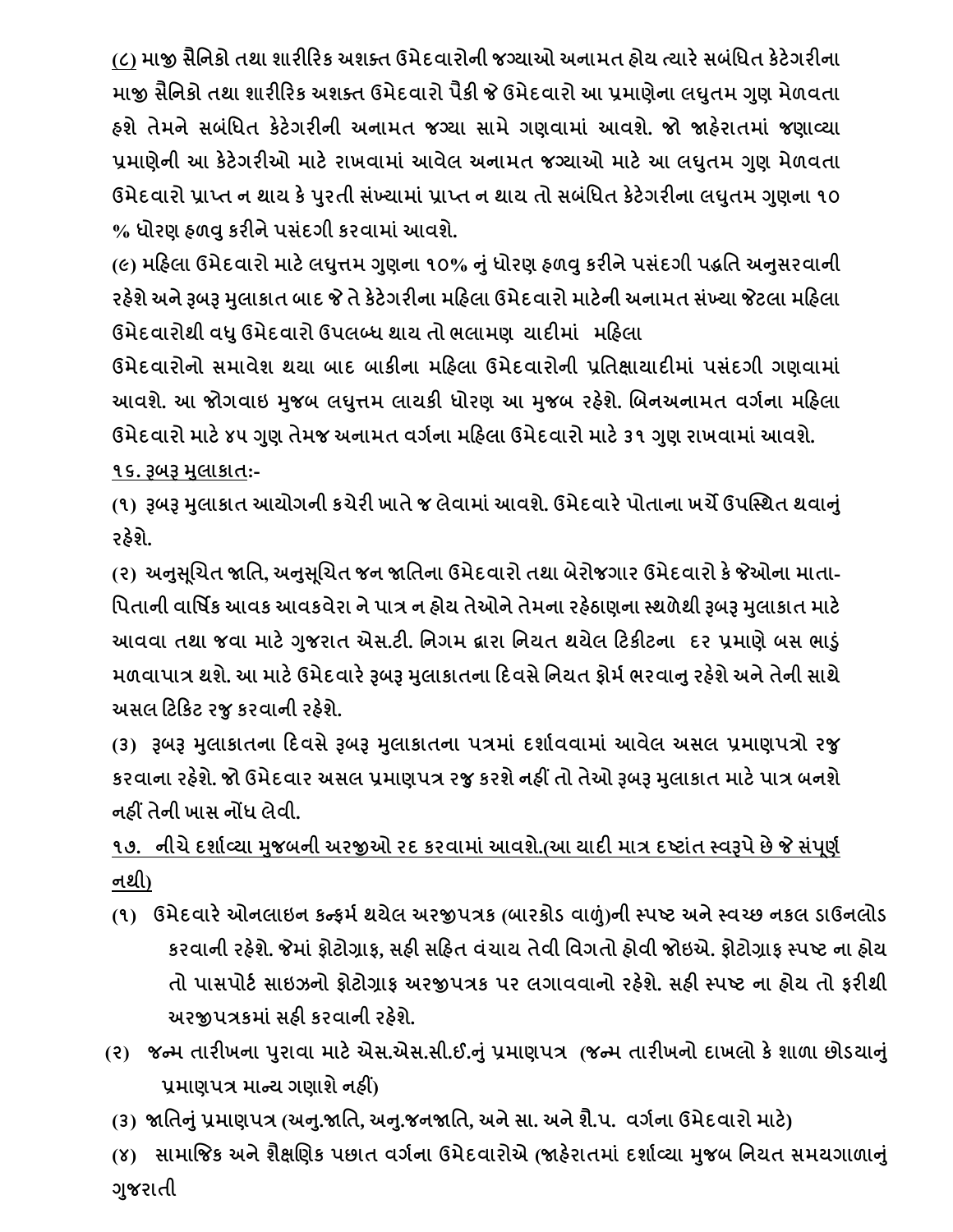**િમ િા મજુ િનાંુપહરનશષ્ટ-ક અરજીપિકમાાંદશાગવેલ િાંિર અિેતારીખનાંુજ) રજ કરવાનાંુરહશે ે. પહરનશષ્ટ- કિા નવતલ્પેઅન્ય કોઈ પ્રમાણપિ માન્ય રાખવામાાંઆવશેિહહિં. અંિેજીમાાંAnnexure-A (જે કેન્દ્ર સરકારિી ભરતી કેસાંસ્થાઓ માટેછે) તેમાન્ય રાખવામાાંઆવશેિહીં. પહરબણત મહહલા ઉમેદવારોએ આવાંુપ્રમાણપિ તેઓિી માતા-નપતાિા આવકિા સાંદભગમાાંરજ કરવાનાંુરહશે ે. જો આવા ઉમેદવારોએ તેમિા પનતિી આવકિા સાંદભગમાાંરજ કરેલ હશેતો તેમાન્ય રાખવામાાંઆવશેિહીં.** 

- (૫) શારીરિક અશક્ત ઉમેદવારોના કિસ્સામાં સા.વ.વિના તા: ૦૧.૧૨.૨૦૦૮ના પરિપત્ર મુજબનું **નિયત િમ િામાાં સરકારી હોસ્પીટલિા સનુપ્રટેન્ડેન્ટ / નસનવલ સર્જિ /મેડીકલ િોડગદ્વારા આપેલ પ્રમાણપિ**
- **(૬) માજી સૈનિક ઉમેદવારોિા હકસ્સામાાંહડસ્ચાર્જ બકુિી િકલ**
- **(૭) પહરણીત મહહલાઓિા હકસ્સામાાં લનિ િોંધણીનાંુપ્રમાણપિ/ અટક અથવા િામ િદલાવેલ હોય તો તેઅંગેિા જાહરે િામાિી િકલ**
- **(૮) નવધવા મહહલા ઉમેદવારોિા હકસ્સામાાંપિુ : લનિ િ કયાગઅંગેિા સોગાંદિામાિી િકલ**
- **(૯) વગગ-૩િી જાહરે ાત માટેરમતગમતિા પ્રમાણપિ ( જાહરે ાતમાાંદશાગવેલ હોય તેિમ િામાાં)**
- **(૧૧) સ્િાતક (િધાાંજ વષગ/ સેમેસ્ટરિા ગણુ પિક )**
- **(૧૦) સ્િાતક પદવી પ્રમાણપિ**
- **(૧૨) અનસ્ુિાતક (િધાાંજ વષગ/ સેમેસ્ટરિા ગણુ પિક )**
- **(૧૩) અનસ્ુિાતક પદવી પ્રમાણપિ (જો જાહરે ાતિી જોગવાઈ મજુ િ જરૂરી હોય તો)**
- **(૧૪) તિીિી, દાંતનવષયક અિેપશબુચહકત્સા નવષયક જાહરે ાતો માટેઇન્ટિગશીપ પ ણગ કયાગઅંગેનાંુ પ્રમાણપિ(જો જાહરે ાતિી જોગવાઈ મજુ િ જરૂરી હોય તો)**
- **(૧૫) જે જાહરે ાતમાાં કાઉગ્ન્સલનાંુરજજસ્રેશિ જરૂરી હોય ત્યાાંસાંિાંનધત કાઉગ્ન્સલમાાંરજજસ્રેશિ કરાવેલ હોય તે િોંધણી પ્રમાણપિ (જો જાહરે ાતિી જોગવાઈ મજુ િ જરૂરી હોય તો)**
- **(૧૬) પીએચડી પદવી પ્રમાણપિ (જો જાહરે ાતિી જોગવાઈ મજુ િ જરૂરી હોય તો)**
- **(૧૭) િેટ/સ્લેટ પ્રમાણપિ (જો જાહરાતિી ે જોગવાઈ મજુ િ જરૂરી હોય તો)**
- **(૧૮) નવદેશિી યનુિવનસિટી માાંથી પદવી મેળવેલ હોયતો તેિી માન્યતા અંગેિા પરુાવાિી િકલ**
- **(૧૯) જાહરે ાતમાાંદશાગવેલ લાયકાતિી સમકક્ષ લાયકાત ઉમેદવાર ધરાવેછેતેવો તેમિો હક્ક દાવો હોય તો આવા ઉમેદવારેસમતક્ષતા પ્રસ્થાનપત કરતા આદેશો/અનધકૃતતાિી નવગતો / પ્રમાણપિ રજ કરવાનાંુરહશે . ે**
- **(૨૦) સરકારી કમગચારીિા સિાંધમાાં"િા-વાાંધા પ્રમાણપિ"**
- (૨૧) અનુભવના પ્રમાણપત્રો (જાહેરાત મુજબ જરૂરી હોય તો ક્રમાનુસાર મેળવેલ અનુભવ, લાગુ પડતા **સાંવગગિા કાયગકાળિી શરૂઆતથી પગારિી નવગત, ફરજ/કામિા પ્રકાર દશાગવવાિા રહશે .)ે**
- **(૨૨) સાંશોધિપિો (જો જાહરે ાતિી જોગવાઈ મજુ િ જરૂરી હોય તો)**
- **(૨૩) બિિઅિામત ઉમેદવારોએ ભરેલ ફીિી ઝેરોક્ષ િકલ**
- **(૨૪) શારીહરક માપ અંગેનાંુતિીિી પ્રમાણપિ (જો જાહરે ાતિી જોગવાઈ મજુ િ જરૂરી હોય તો)**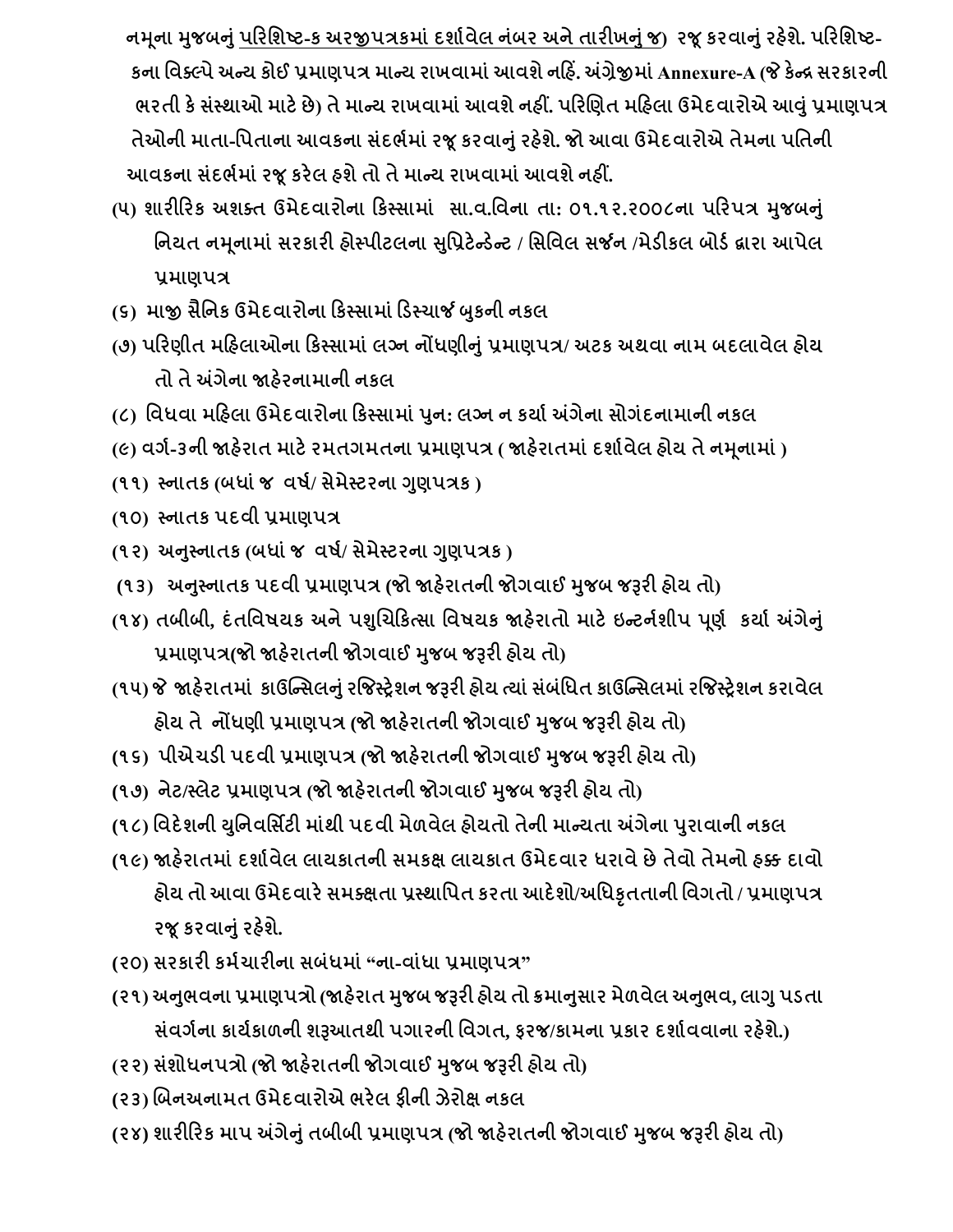**(૨૫) બિિઅિામત કક્ષાિા આનથિક રીતેિિળા વગગ(UEWS)િાાંઉમેદવારોએ અિામતિો લાભ લેવા માટે સામાજજક ન્યાય અિેઅનધકારીતા નવભાગિા તા. ૦૬/૦૫/૨૦૧૬િા ઠરાવથી નિયત થયેલ િમ િા મજુ િનાંુપ્રમાણપિ(પહરનશષ્ટ-અ) રજ કરવાનાંુરહશે ે.** 

**(૨૬) જાહરે ાતિી જોગવાઈ અનસુ ધાં ાિમાાંલાગુપડતા અન્ય આધાર પરુાવા/પ્રમાણપિો.** 

### **૧૮ . નિમણ ક:-**

**(૧) ઉપરિી જાહરે ાત સાંિાંધમાાં નિમણ ક માટે પસાંદ થયેલા ઉમેદવારિી સરકારશ્રીિા સાંિાંનધત નવભાગિેઆયોગ દ્વારા ભલામણ કરવામાાંઆવશ. ેઉમેદવારોએ આખરી નિમણ કપિ મેળવતાાં પહલે ાાં કોમ્પ્યટુર અંગેિી સીસીસી અથવા તેિી સમકક્ષ રાજ્ય સરકાર વખતોવખત િક્કી કરેતેવી લાયકાત**

**મેળવી લેવાિી રહશે ે.આ પ્રકારિી લાયકાત િહીં ધરાવિાર ઉમેદવાર નિમણક િેપાિ િિશેિહીં. (૨) નિમણ ક અંગેિી સઘળી કાયગવાહી સરકારશ્રી દ્વારા કરવામાાંઆવતી હોવાથી આ અંગેિો કોઇપણ પિવ્યવહાર આયોગ ધ્યાિેલેશે િહીં.**

**(૩) ઉમેદવારેતેિી શૈક્ષબણક લાયકાત / અનભુ વ/ ઉંમર વગેરેિા સમથગિમાાં રજુકરેલ પ્રમાણપિો કોઇપણ તિક્કેઅયોનય માલમુ પડશેતો તેિી ઉમેદવારી રદ થશેતેમજ ભલામણ િાદિી નિમણ ક પણ રદ થવાિેપાિ રહશે ેઅિેઆવા ઉમેદવાર ભારતીય ફોજદારી ધારા હઠે ળિી કાયગવાહી િેપાિ થશે, જેથી ઉમેદવારિેસલાહ આપવામાાં આવેછેકે,તેમણેરજુકરેલા પ્રમાણપિો ખિુ જ ચોકસાઈથી પણુ ગ રીતેખરાઈ કયાગિાદ જ આયોગમાાંરજુકરવા.**

**૧૯. ગેરવતગણકાં અંગેદોનષત ઠરેલા ઉમેદવારો નવરૂધ્ધ પગલાાં:-**

 **ઉમેદવારોિેઆથી ચેતવણી આપવામાાંઆવેછેકેતેઓએ અરજીપિકમાાં કોઇપણ પ્રકારિી ખોટી માહહતી દશાગવવી િહી, તેમજ આવશ્યક માહહતી છૂપાવવી િહી, ઉપરાાંત તેઓએ રજુકરેલ અસલ દસ્તાવેજો કેતેિી પ્રમાબણત િકલમાાં કોઇપણ સાંજોગોમાાં સધુ ારો અથવા ફેરફાર અથવા િીજા કોઇપણ ચેડાાં કરવા િહીં અથવા તેઓએ આવા ચેડાાં કરેલ/િિાવટી દસ્તાવેજો રજુ કરવા િહી,જો એકજ િાિતિા િેકેતેથી વધુદસ્તાવેજોમાાંઅથવા તેિી પ્રમાબણત િકલમાાંકોઇપણ પ્રકારિી અચોકસાઇ અથવા નવસાંગતતા જણાય તો તેનવસાંગતતાઓ િાિતિી સ્પષ્ટતા રજુકરવી. જો કોઇ ઉમેદવાર આયોગ દ્વારા દોનષત જાહરે થયેલ હોય અથવા થાય તો ,** 

- **(૧) તેઓિી ઉમેદવારી અંગેકોઇપણ રીતેયોનયતા પ્રાપ્ત કરવા,**
- **(ર) િામ િદલીિેપરીક્ષા આપવી,**
- **(૩) કોઇ અન્ય વ્યગ્તત દ્વારા છળ કપટથી કામ પણુ ગકરાવ્યુહોય ,**
- **(૪) િિાવટી દસ્તાવેજ રજુકયાગહોય ,**
- **(પ) અગત્યિી િાિત છુપાવવા અથવા દોષમકુત અથવા ખોટા નિવેદિો કરેલ હોય ,**
- **(૬) તેઓિી ઉમેદવારી અંગેકોઇપણ અનિયનમત કેઅનબુચત ઉપાયોિો સહારો લીધો હોય ,**
- **(૭) કસોટી સમયેકોઇ અનબચત ુ સાધિોિો ઉપયોગ કયો હોય ,**
- **(૮) ઉત્તરવહી માાંઅશ્લીલ ભાષા કેઅનશષ્ટ િાિતો સહહતિી અસાંગત િાિતો રજુકરેલ હોય,**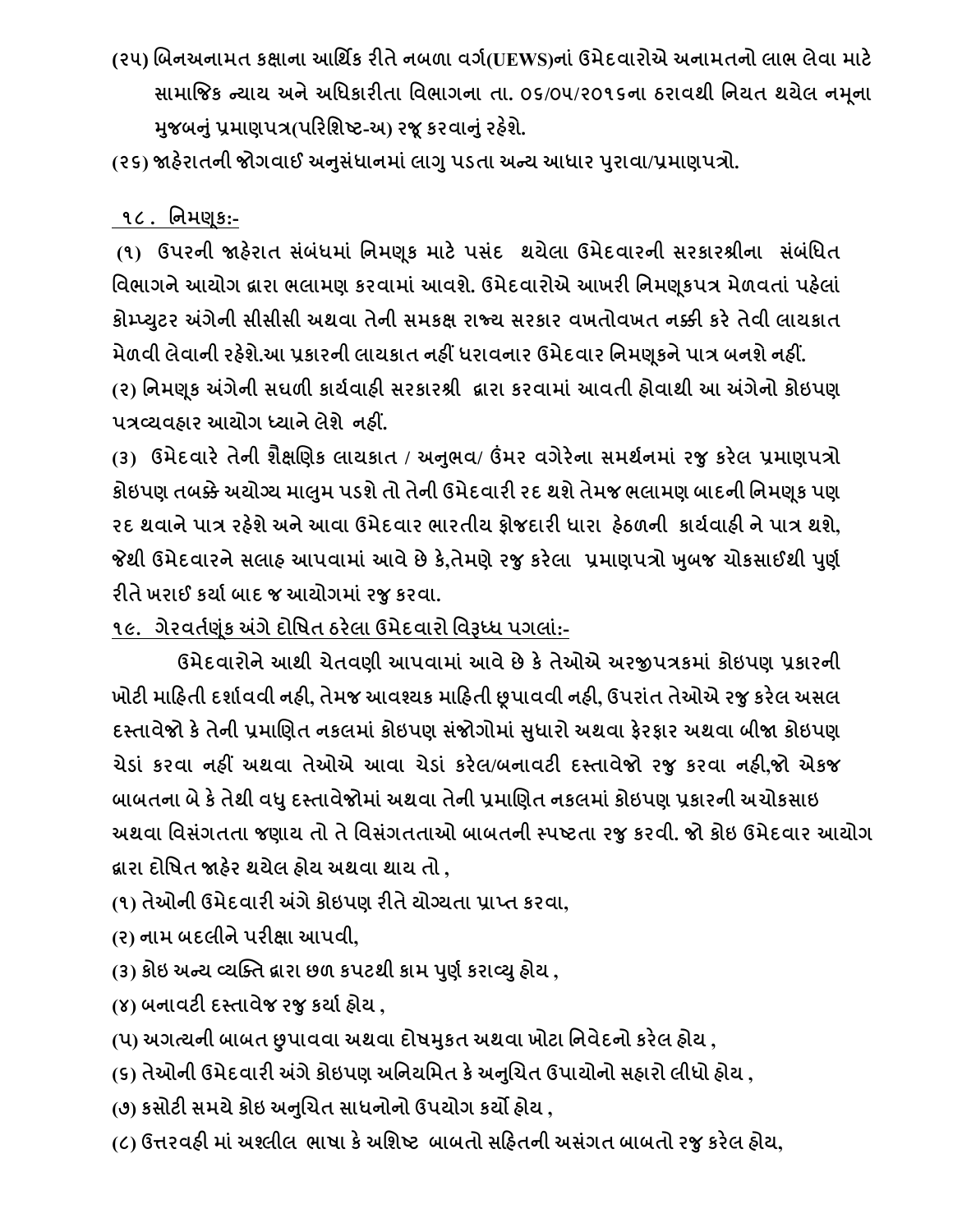**(૯) પરીક્ષા ખાંડમાાં કોઇપણ રીતિી ગેરવતગણક આચરવી , જેવી કેઅન્ય ઉમેદવારિી જવાિવહીિી િકલ કરવી , પસ્ુતક , ગાઇડ, કાપલી તેવા કોઇપણ છાપેલ કેહસ્તબલબખત સાહહત્યિી મદદથી અથવા વાતબચત દ્વારા કેકોઇ સાકાં ેનતક રીતેિકલ કરવા કેઅન્ય ઉમેદવારોિેિકલ કરાવવાિી ગેરરીતીઓ પૈકી કોઇપણ ગેરરીતી આચરવા માટે,** 

**(૧૦) આયોગ દ્વારા પરીક્ષાિી કામગીરી અંગેનિયકુત થયેલા કમગચારીઓિેપજવણી કરવી , કોઇપણ પ્રકારિી શારીહરક ઇજા પહોચાડવી , અથવા**

**(૧૧) ઉપરોકત જોગવાઇઓમાાંઉલ્લેખાયેલ દરેક અથવા કોઇપણ કૃત્ય કરવા કેકરાવવા તેણેપ્રયત્િ કયો હોય કેસીધી અથવા આડકતરી રીતેઆયોગ પર દિાણ લાવિાર ઉમેદવાર િીચેદશાગવેલ નશક્ષા ઉપરાાંત આપો આપ ફોજદારી કાયગવાહીિેપાિ િિશે.** 

**(ક) આયોગ દ્વારા તેપસાંદગીિા ઉમેદવાર તરીકેગેરલાયક ઠરાવી શકાશ, ેઅિે/અથવા**

**(ખ) તેિેઆયોગ લેતેવી કોઇપણ પરીક્ષા કેકોઇપણ રૂિરૂ મલુ ાકાત માટેકાયમી કેમકુરર મદુત માટે (૧) આયોગ દ્વારા લેવાિાર કોઇપણ પરીક્ષા કેપસાંદગી માટે, અિે**

**(ર) રાજય સરકાર હઠે ળિી કોઇપણ િોકરીમાાંથી સરકાર દ્વારા ગેરલાયક ઠરાવી શકાશેઅિે**

**(ગ) જો સરકારી સેવામાાં અગાઉથી જ હોય તો તેિા નવરૂધ્ધ સમબુચત નિયમો અનસુ ાર નશસ્તભાંગિા પગલાાંલઇ શકાશે.**

**(૧ર) ઉપરોકત નવગતોમાાં નિહદિષ્ટ કરેલ નશક્ષા કરતા પહલે ા આયોગ/ સરકાર દ્વારા ઉમેદવારિે /કમગચારીિે**

**(૧) આરોપિામામાાંતેમિી સામેિા સ્પષ્ટ આરોપો અથવા કેસિા પ્રકાર િાિતે,**

**(ર) લેખીતમાાં નશક્ષા અંગેિચાવિામ-ાંુહકીકત રજુકરવા અિે**

**(૩) નશક્ષા અંગેનિયત સમય મયાગદામાાંરૂિરૂ રજુઆત કરવાિી તક આપવામાાંઆવશ. ે**

**િોંધ : આયોગ સાથેિા પિવ્યવહારમાાં ઉમેદવારેતેઓિા ફોરવડીગ પિમાાં જનયાનાંુિામ, જાહરે ાત** ક્રમાંક/વર્ષ, તેઓની જ્ન્મ તારીખ અને બેઠક ક્રમાંક/ રૂબરૂ મુલાકાતનો ક્રમાંક આપેલ હોય તો તેની વિગતો **અચ ક દશાગવવી**

> **(એસ.એસ.પટવધગિ) સયાં કુત સબચવ ગજુ રાત જાહરે સેવા આયોગ**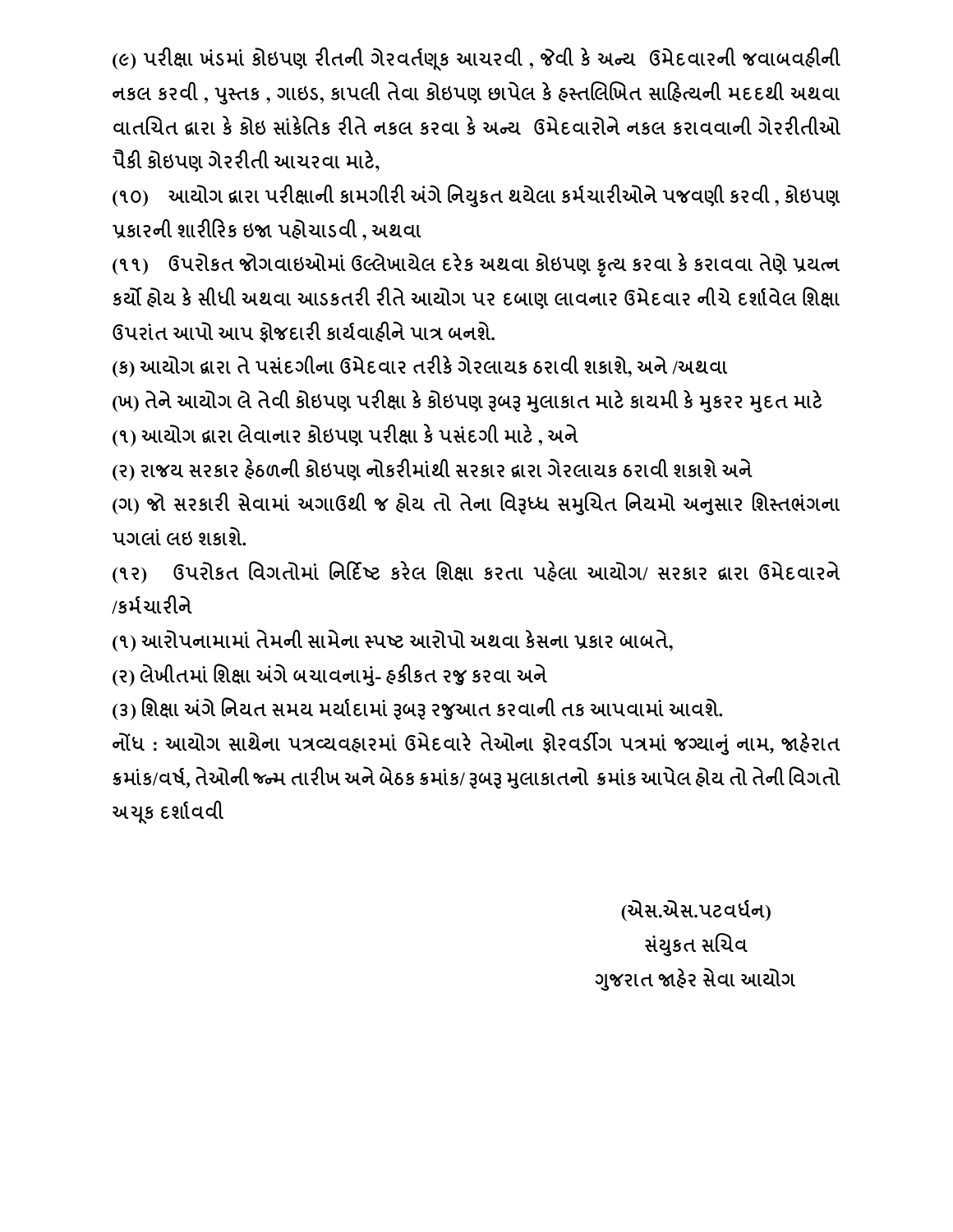### **Online અરજી કરવાિી તથા અરજી ફી ભરવાિી રીત:-**

આ જાહેરાતના સંદર્ભમાં આયોગ દ્વારા ઓન લાઈન જ અરજી સ્વીકારવામાં આવશે. ઉમેદવાર તા:- ૦૮ - ૦૭ -૨૦૧૬, ૧૩.૦૦ કલાક થી તા: ૨૫- ૦૭ -૨૦૧૬, ૧૩.૦૦ કલાક સુધીમાં [https://gpsc-ojas.gujarat.gov.in](https://gpsc-ojas.gujarat.gov.in/) પર અરજી પત્રક ભરી શકશે. ઉમેદવારે અરજી કરવા માટે નીચે મજબના Steps (૧) થી (૧૭) અનસરવાના રહેશે. Confirmation Number મળ્યા પછી જ અરજી માન્ય ગણાશે.

- (૧) સૌ પ્રથમ [https://gpsc-ojas.gujarat.gov.in](https://gpsc-ojas.gujarat.gov.in/) પર જવું.
- (૨) Apply On line Click કરવું. આ પ્રમાણે click કરવાથી (1) More Details તથા (2) Apply Now બટન દેખાશે. સૌપ્રથમ More Details પર Click કરીને જાહેરાતની બધી જ વિગતોનો અભ્યાસ ઉમેદવારોએ કરવો. અને ત્યારબાદ Apply Now બટન ક્લિક કરવું.
- (૩) **નિયામક, રાજ્ય અગ્નિ નિવારણ સેવાઓ રાજ્યપનિત સેવા વગગ-૧**, ઉપર click કરવ થી જગ્ય ની વવગતો મળશે
- (४) તેની નીચે Apply Now પર Click કરવાથી Application Format દેખાશે. Application Format માં સૌ પ્રથમ "Personal Details" ઉમેદવારે ભરવી. (અહીં લાલ ફુદરડી (\*) નિશાની હોય તેની વિગતો ફરજિયાત ભરવાની રહેશે.) "Personal Details" માં જ્યાં Mobile Number અને email ID માંગ્યા છે. તેની વિગત લખવી જેથી જરૂર જણાયે આયોગ ઉમેદવારને માહિતગાર કરી શકે.
- (૫) Personal Details ભર ય બ દ Educational Details ભરવ મ ટેEducational Details પર click કરવું અને પોતાની શૈક્ષણિક વિગતો ભરવી.
- (૬) Additional Qualification પર "click" કરી Additional Qualification ભરવી.
- (૭) Experience Details પર "click" કરવુાં અનેExperience Details ભરવી. વધુExperience ઉમેરવા માગતા હોવ તો Add. More Exp.પર "click" કરી Details ભરવી.
- (C) Additional Information પર "click" કરી ત્યાં માહિતી ભરવી. જે વધારાનો અનુભવ ojas module માં સમાવિષ્ટ ન થતો હોય, તો સાદા કાગળ પર <sub>ગંas</sub> માં જણાવ્યા મુજબના અનુભવના કોઠા પ્રમાણે આપે વધારાના અનુભવની વિગત ઉમેરીને મોકલવી.
- (૯) તેની નીચે "Self declaration" માં Yes / No પર click કરવું.
- (૧૦) હવે save પર "click" કરવાથી તમારો Data Save થશે. અહીં ઉમેદવારનો Application Number generate થશે. જે ઉમેદવારે સાચવીને રાખવાનો રહેશે અને હવે પછી આ જાહેરાતના સંદર્ભમાં આયોગ સાથેના કોઈ પણ પત્ર વ્યવહારમાં તે દર્શાવવાનો રહેશે.
- (૧૧) જો આપની અરજીપત્રકમાં કોઇ સુધારા-વધારા કરવાના હોય તો Edit Applicationમાં જઇને કરી શકાશે, આ સુવિધા અરજી Confirm કરતાં પહેલા ઉપલબ્ધ છે. એક વખત અરજી Confirm થઇ ગયા પછી/બાદ આ સુવિધા ઉપલબ્ધ રહેશે નહીં.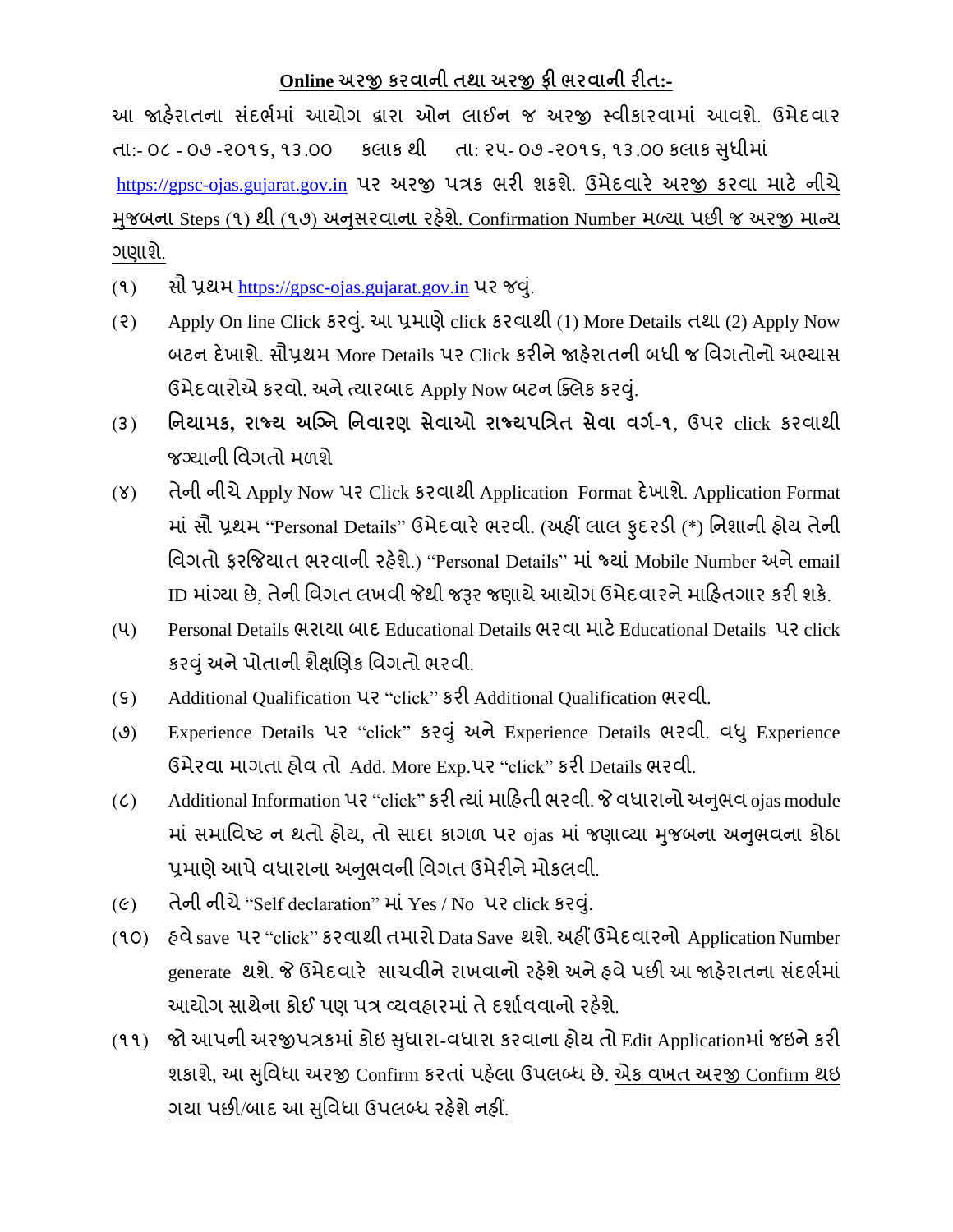(૧૨) હવે પેજના ઉપરના ભાગમાં upload photo પર click કરો અહીં તમારો application number type કરો અને તમારી Birth date type કરો. ત્યારબાદ ok પર click કરો. અહીં, photo અને signature

upload કરવાના છે. (ફોટાનું માપ ૫ સે.મી. ઊંચાઇ અને ૩.૬ સે.મી પહોળાઈ અને signature નું માપ ૨.૫ સે.મી. ઊંચાઇ અને ૭.૫ સે.મી પહોળાઈ રાખવી) (photo અને signature upload કરવા સૌ પ્રથમ તમારો photo અને signature .jpg Formatમાં(10 KB) સાઇઝ થી વધારે નહીં તે રીતે Computer માં હોવા જોઇએ.) "Browse" Button પર click કરો હવે Choose File ના સ્ક્રીનમાંથી જે ફાઇલમાં .jpg Format માં તમારો photo store થયેલ છે તે ફાઇલને ત્યાંથી Select કરો અને "Open" Button ને click કરો. હવે "Browse" Button ની બાજુમાં "Upload " Button પર Click કરો હવે બાજુમાં તમારો photo દેખાશે. હવે આજ રીતે signature પણ upload કરવાની રહેશે.

- (૧૩) હવે પેજના ઉપરના ભાગમાં "Confirm Application" પર click કરો અને "Application number" તથા Birth Date Type કર્યા બાદ Ok પર click કરવાથી બે (૨) બટન ૧: Application preview ર: confirm application દેખાશે. ઉમેદવારે "Application preview" પર click કરી પોતાની અરજી જોઈ લેવી. અરજીમાં સુધારો કરવાનો જણાય, તો Edit Application ઉપર click કરીને સુધારો કરી લેવો. અરજી confirm કર્યા પહેલા કોઇપણ પ્રકારનો સુધારો અરજીમાં કરી શકાશે. પરંતુ. અરજી confirm થઇ ગયા બાદ અરજીમાં કોઇપણ સુધારો થઇ શકશે નહીં. જો અરજી સુધારવાની જરૂર ન જણાય તો જ confirm application પર click કરવું. Confirm application પર click કરવ થી ઉમેદવ રની અરજીનો આયોગમ ાં online પવીક ર થઈ જશે. અહીં **"confirmation**  number" generate થશે જે હવે પછીની બધી જ કાર્યવાહી માટે જરૂરી હોઈ, ઉમેદવારે સાચવવાનો રહેશે. Confirmation number સિવાય કોઇપણ પત્રવ્યવહાર કરી શકાશે નહીં. Confirm થયેલ અરજીપત્રકની પ્રિન્ટ અચૂક કાઢી રાખવી.
- (૧૪) સામાન્ય કેટેગરીના ઉમેદવારે ભરવાની અરજી ફી નીચેના બે વિકલ્પ પૈકી કોઇપણથી ભરી શકે છે.
	- **૧. પોસ્ટ ઓહફસમાાં:-** સ મ ન્ય કેટેગરીન ઉમેદવ રેભરવ ની થતી ફી સ ાંદભે"Print Challan" ઉપર કલીક કરીને પ્રિન્ટેડ ચલણની નકલ કાઢવાની રહેશે. આ પ્રિન્ટેડ ચલણની નકલ લઇને નજીકની કોમ્પ્યુટરની સુવિધા ધરાવતી પોસ્ટ ઓફિસમાં રૂ. ૧૦૦/- આયોગની ફી + પૉસ્ટલ સર્વિસ ચાર્જ **તા. ૨૫-૦૭-૨૦૧૬, ૧૩:00** કલ ક સધુ ીમ ાં ભરવ ની રહશે ેઅનેફી ભય ડ અંગેનુાં ચલણ મેળવવાનું રહેશે.
	- ૨. **ઓિલાઇિ ફી :-** જમ કર વવ મ ટે"Print Challan" ઉપર કલીક કરવ. ુાં અનેવવગતો ભરવી અને ત્યાં "Online Payment of fee" ઉપર કલીક કરવું. ત્યારબાદ આપેલ વિકલ્પોમાં "Net Banking for fee" અથવા " Other Payment Mode"ના વિકલ્પોમાંથી યોગ્ય વિકલ્પ પસંદ કરવો અને આગળની વિગતો ભરવી. ફી જમા થયા બાદ આપને આપની ફી જમા થઇ ગઇ છે તેવું Screen પર લખાયેલું આવશે. અને E-Receipt મળશે. જેની Print કાઢી લેવી. જો પ્રક્રિયામાં કોઇ ખામી હશે તો Screen પર આપની કી ભરાયેલ નથી તેમ જોવા મળશે.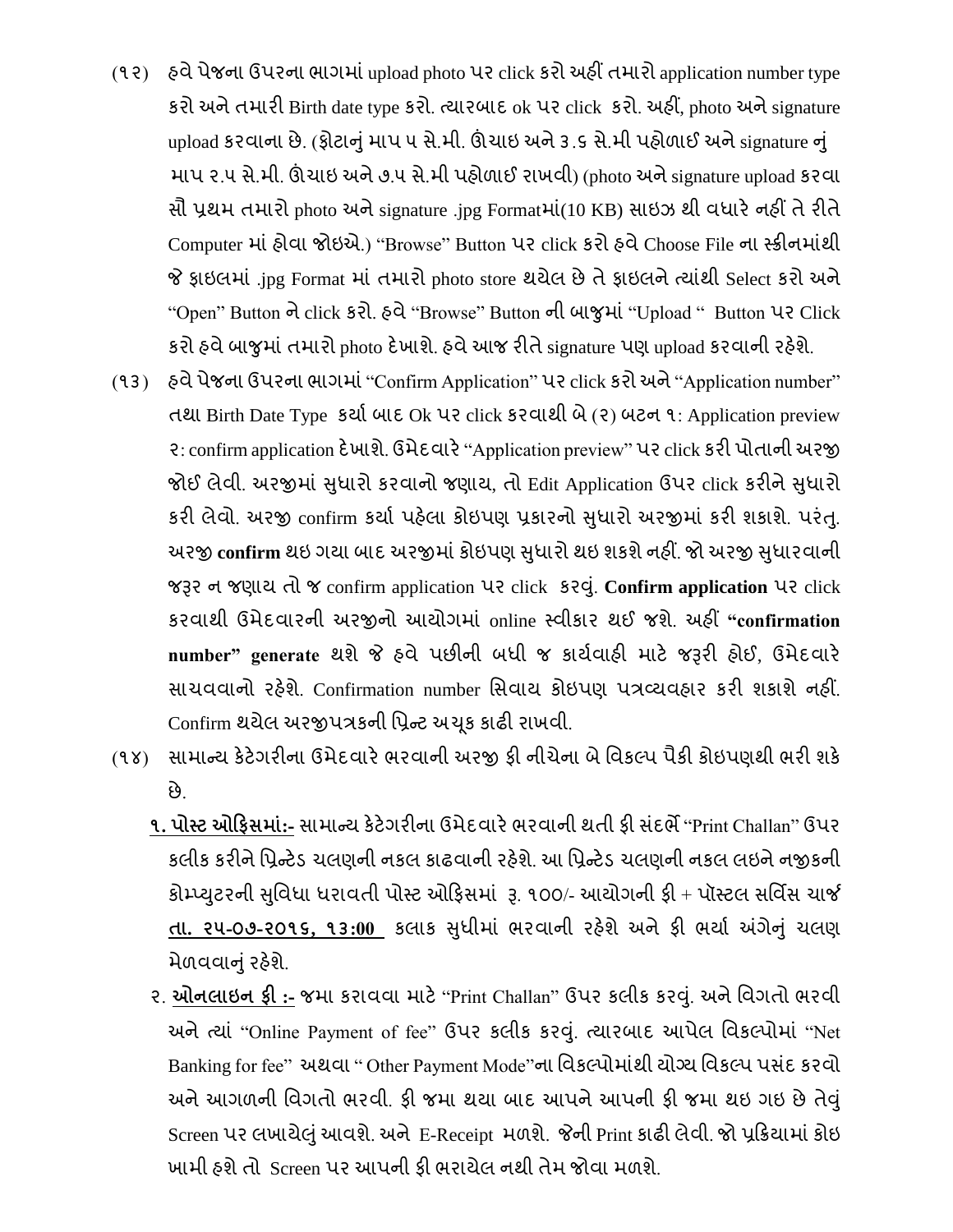- **(૧૫) સામાન્ય કેટેગરીિા ઉમેદવારોએ** આ ચલણ/ E-Receipt તથ confirm થયેલ **અરજીપિક સાથે જોડવાિા આવશ્યક પ્રમાણપિો સ્વયાં પ્રમાબણત કરીિે, િીચેમજુ િ લાગુપડતા ક્રમાનાં સુ ાર અચકુ જોડીિેઆયોગિેઅરજી સ્વીકારવાિી છેલ્લી તારીખ ૨૫- ૦૭-૨૦૧૬ થી કામકાજિા સાત હદવસો અથાગત ૦૨-૦૮-૨૦૧૬ સધુ ીમા આર.પી.એ.ડી./સ્પીડ પોસ્ટથી મોકલવાિા રહશે ે અથવા આયોગિી કચેરીમાાંરૂિરૂમાાંઆપી જવાિા રહશે ે.**
	- (૧**) On line confirm થયેલ અરજીપિક. (૨) જન્મ તારીખિા પરુાવા માટેએસ.એસ.સી.ઇ.નાંુ પ્રમાણપિિી િકલ (જન્મિો દાખલો કેશાળા છોડયાનાંુપ્રમાણપિ માન્ય ગણાશેિહહ (૩) નિયત શૈક્ષબણક લાયકાતિા ડીિી પ્રમાણપિિી િકલ (૪) ડીિીિા અંતીમ વષગિી માતસીટિી િકલ** (૫) અનુભવના પ્રમાણપત્ર નકલ ( જો જાહેરાતની જોગવાઇ મુજબ જરૂરી હોય તો) (૬) સંશોધન **પિો (જો જાહરે ાતિી જોગવાઇ મજુ િ જરૂરી હોય તો) (૭) િામ/અટકમાાંફેરફાર કરાવેલ હોય તો સરકારી ગેઝેટિી િકલ/પરણીત મહહલા ઉમેદવારેમેરેજ રજીસ્રેશિિી િકલ (૮) નવધવા મહહલા ઉમેદવારિા હકસ્સામા પિુ : લનિ કયાગિથી તેવી એફીડેવીટિી િકલ (૯) શારીહરક રીતેઅશતત ઉમેદવારે સા.વ.નવભાગિા તા.૧/૧૨/૨૦૦૮િા પરીપિથી નિયત થયેલ િમિુ ા મજુ િન ુ પ્રમાણપિ (૧૨) અન્ય લાગુપડ્તા હોય તેવા આધાર/ પરુાવા.**
- **(૧૬) અિામત વગગિા ઉમેદવારોએ અરજી ફી ભરવાિી રહશે ેિહીં અિેતેઓએ અરજીપિક સાથે જોડવાિા આવશ્યક પ્રમાણપિો સ્વયાં પ્રમાબણત કરીિે, િીચેમજુ િ લાગુપડતા ક્રમાનાં સુ ાર અચકુ જોડીિેઆયોગિેઅરજી સ્વીકારવાિી છેલ્લી તારીખ ૨૫- ૦૭-૨૦૧૬ થી કામકાજિા સાત હદવસો અથાગત ૦૨-૦૮-૨૦૧૬ સધુ ીમા આર.પી.એ.ડી./સ્પીડ પોસ્ટથી મોકલવાિા રહશે ે અથવા આયોગિી કચેરીમાાંરૂિરૂમાાંઆપી જવાિા રહશે ે.**
	- (**૧) On line confirm થયેલ અરજીપિક (૨) જન્મ તારીખિા પરુાવા માટેએસ.એસ.સી ક્રેડીટ સટીિી િકલ (૩) જાનત પ્રમાણપિિી િકલ (૪) સા.અિેશૈ.પ.વગગિા ઉમેદવારો માટેનિયત થયેલ સમય ગાળામા મેળવેલ નિયત થયેલ પહરનશષ્ટ-ક મજુ િન/ાંુિવા નિયત થયેલ િમિુ ા- પહરનશષ્ટ- (૪) િોિ તલીમીલેયર પ્રમાણપિ(અંગેજીમા અપાતુએિેક્ષર-એ માન્ય િથી. (૫) બિિ અિામત કક્ષાિા આનથિક રીતેિિળા વગો(Unreserved Economically Weaker Sections) વગગિા ઉમેદવારો માટેનિયત થયેલ સમય ગાળામા મેળવેલ બિિ ઉન્નતવગગ(Non Creamy**  layer) પરિશિષ્ટ-અ મુજબનું પ્રમાણપત્ર (૬) નિયત શૈ.લા ના ડીગ્રી પ્રમાણપત્રની નકલ (૭) **ડીિીિા અંતીમ વષગિી માતસીટિી િકલ (૮) અનભુ વિા પ્રમાણપિ િકલ (જો જાહરે ાતિી જોગવાઇ મજુ િ જરૂરી હોય તો) (૯) િામ/અટકમા ફેરફાર કરાવેલ હોય તો સરકારી ગેઝેટિી િકલ/પહરણીત મહહલા ઉમેદવારેમેરેજ રજીસ્રેશિ િકલ (૧૦) નવધવા મહહલા ઉમેદવારિા હકસ્સામા પિુ : લનિ કયાગિથી તેવી એફીડેવીટિી િકલ (૧૧) શારીહરક રીતેઅશતત ઉમેદવારે**
		- સા.વ.વિભાગના તા.૧/૧૨/૨૦૦૮ના પરિપત્રથી નિયત થયેલ નમુના મુજબનું પ્રમાણપત્ર (૧૨) **અન્ય લાગુપડતા હોય તેવા આધાર/પરુાવા.**
- **(૧૭)** દરેક જાહરે ત મ ટેઉમેદવ રેએક જ અરજી કરવી. આમ છત ાં, સ ાંજોગોવશ ત, જો કોઇ ઉમેદવ રે એકથી વધુ અરજી કરેલ હશે, તો છેલ્લી કન્ફર્મ થયેલ અરજી, તેની સાથે નિયત ફી ભરેલ હશે, તો